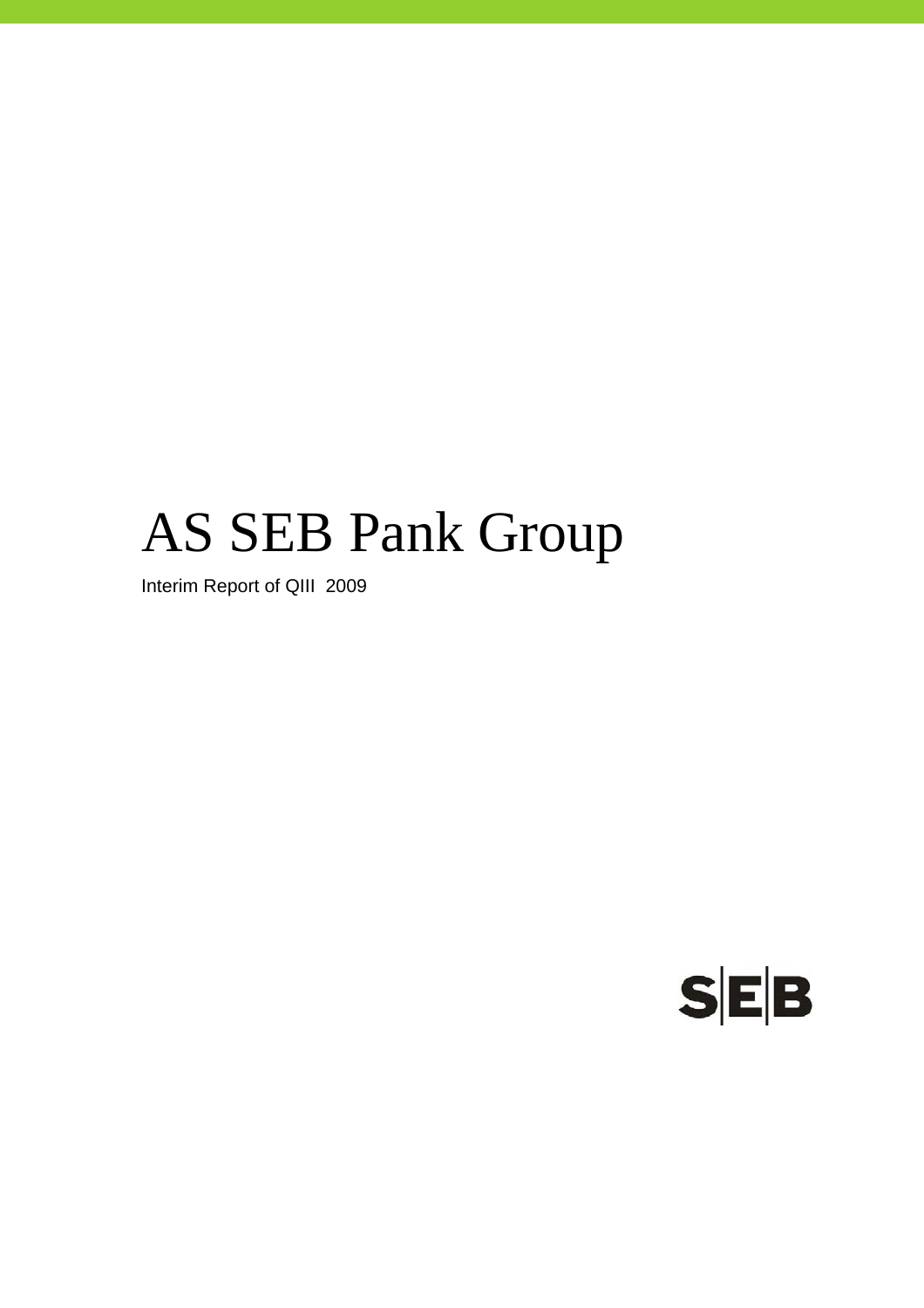# **Contents**

|      |                                                                                                                                                                                                                                | 2              |
|------|--------------------------------------------------------------------------------------------------------------------------------------------------------------------------------------------------------------------------------|----------------|
| I.   |                                                                                                                                                                                                                                | 3              |
| 1.   |                                                                                                                                                                                                                                | 3              |
| 2.   |                                                                                                                                                                                                                                | 3              |
| II.  |                                                                                                                                                                                                                                | 4              |
| 1.   | Credit institution's group as defined in Credit Institutions Law___________________________________                                                                                                                            | $\overline{4}$ |
| 1.1. |                                                                                                                                                                                                                                | 4              |
| 2.2. | Changes in the consolidated group during the accounting period and plans for year 2009                                                                                                                                         | 5              |
| 2.   |                                                                                                                                                                                                                                | 5              |
| 3.   |                                                                                                                                                                                                                                | $\overline{7}$ |
| 4.   |                                                                                                                                                                                                                                | 9              |
| 3.   |                                                                                                                                                                                                                                | 9              |
| III. |                                                                                                                                                                                                                                |                |
| 1.   |                                                                                                                                                                                                                                | 11             |
| 2.   |                                                                                                                                                                                                                                | 12             |
| 3.   |                                                                                                                                                                                                                                |                |
| 4.   |                                                                                                                                                                                                                                | 14             |
| 5.   | Contingent assets and liabilities and commitments ______________________________                                                                                                                                               | 15             |
|      | Note 1 Accounting principles<br><u> 1989 - Johann Barnett, fransk politiker (d. 1989)</u>                                                                                                                                      | 16             |
|      | Note 2 Geographic concentration of financial assets and liabilities<br>17                                                                                                                                                      |                |
|      | Note 3 Concentration of financial assets and liabilities by economic sector_______________________________ 18                                                                                                                  |                |
|      | Note 4 Overdue                                                                                                                                                                                                                 |                |
|      |                                                                                                                                                                                                                                |                |
|      | Note 6 Interest and similar incomertic and the control of the control of the control of the control of the control of the control of the control of the control of the control of the control of the control of the control of |                |
|      |                                                                                                                                                                                                                                | 20             |
|      |                                                                                                                                                                                                                                |                |
|      |                                                                                                                                                                                                                                |                |
|      | Note 10 Impairment losses on loans and advances [19] [2010] [2010] [2010] [2010] [2010] [2010] [2010] [2010] [                                                                                                                 | 21             |
|      |                                                                                                                                                                                                                                |                |
|      |                                                                                                                                                                                                                                |                |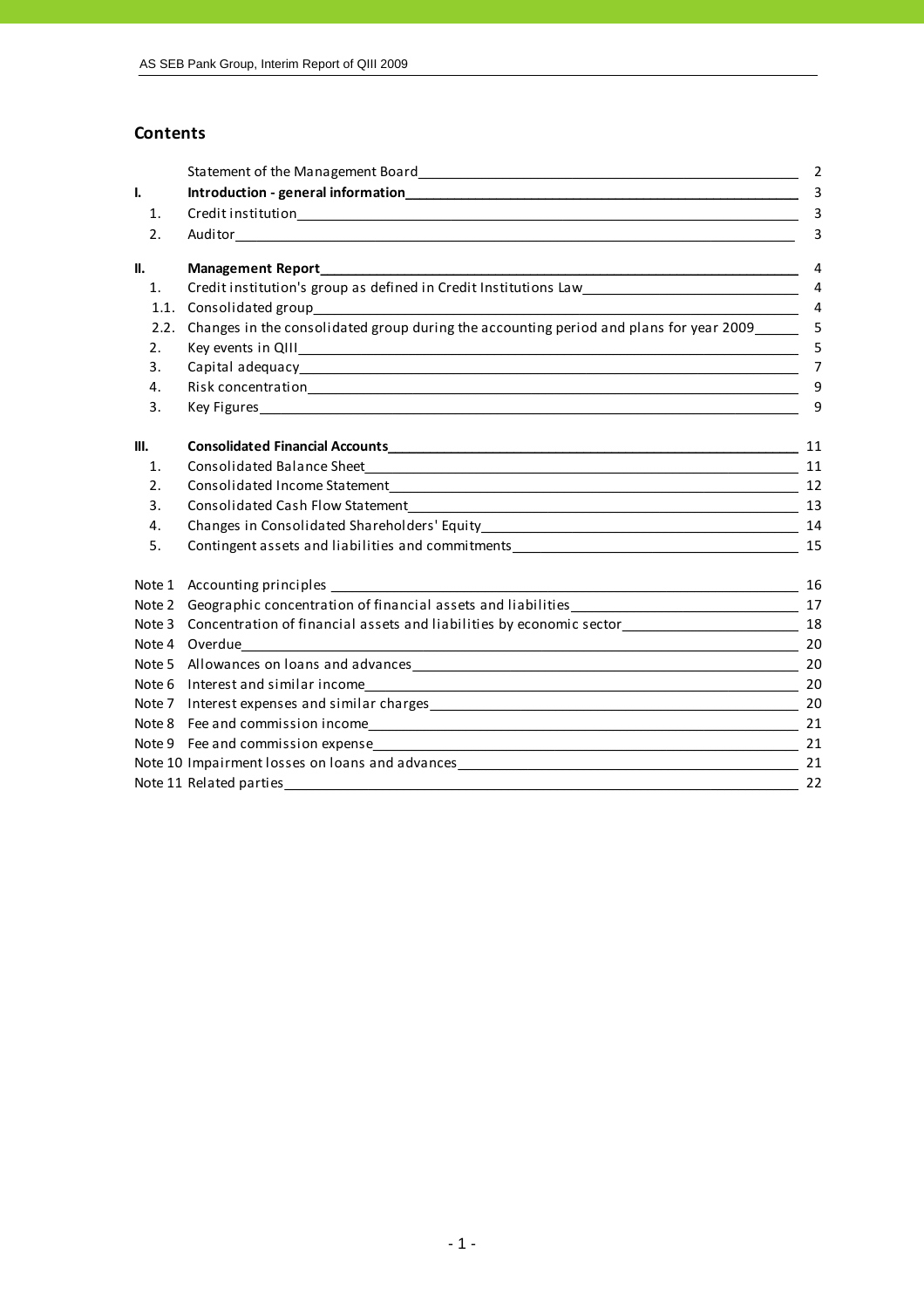### **Statement of the Management Board**

Management Board of AS SEB Pank is on an opinion that the Interim Report of Quarter III 2009 consists of the following parts and reports:

 Introduction – general information Management Report Consolidated Financial Statements **Notes** 

The financial and other additional information published in the Interim Report of Quarter III 2009 is true and complete. Consolidated financial statements gives a true and fair view of the actual financial position, results of operations and cash flows of the group.

Consolidated financial statements have been compiled in accordance with the International Accounting Standard IAS 34 "Interim financial reporting" and in conformity with the requirements of Eesti Pank for publishing information. AS SEB Pank and subsidiaries of the consolidated group are assumed to be going concern.

Consolidated financial statements for the Quarter III 2009 are not audited.

Ahti Asmann Chairman of the Management Board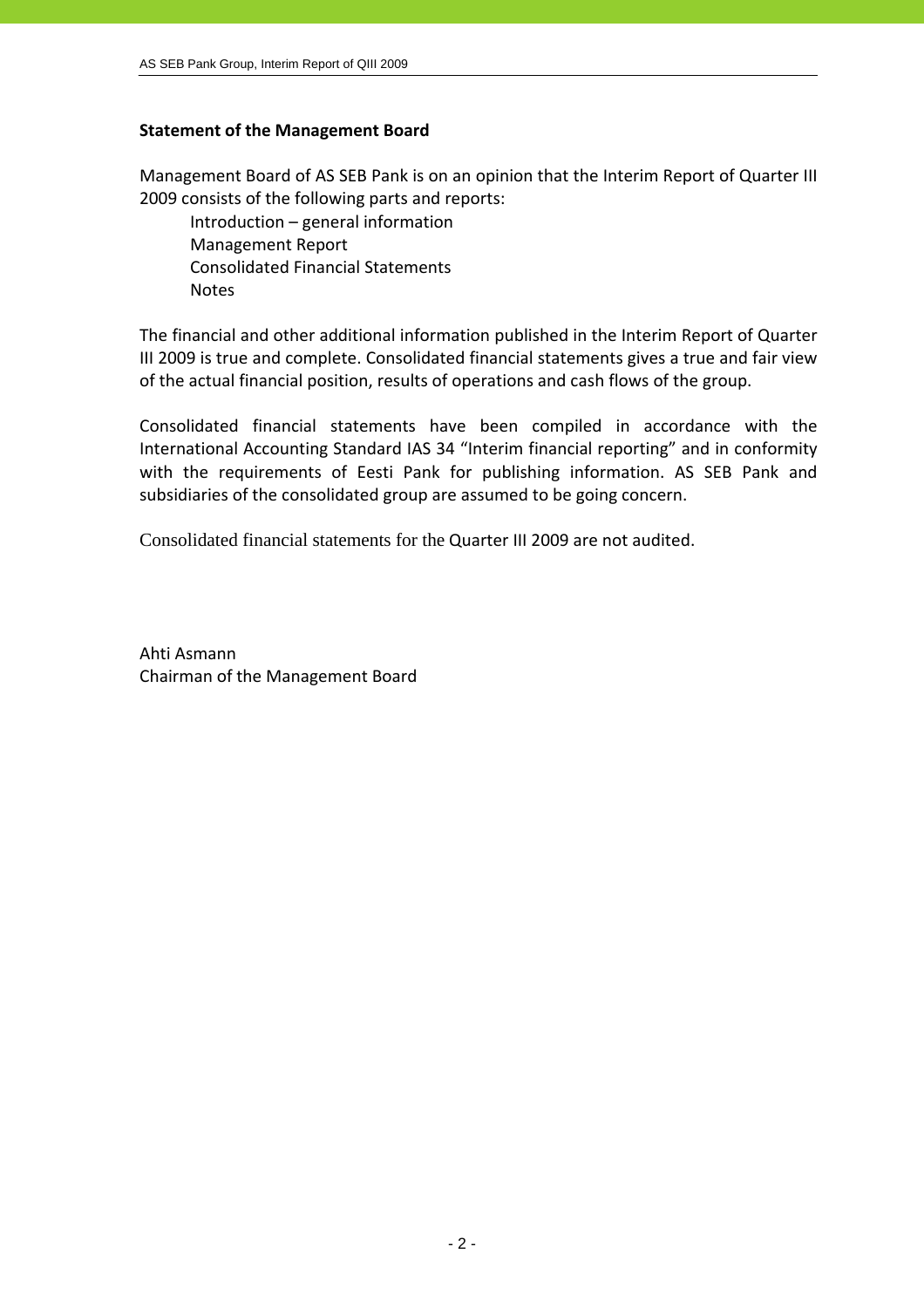### **I. Introduction ‐ general information**

### **1. Credit institution**

Company name AS SEB Pank Registred in Republic of Estonia Registry date 08.12.95 Phone  $+3726655100$ Fax  $+3726655102$ SWIFT FEUHFF2X e-mail info@seb.ee Internet homepage http://www.seb.ee

Address Tornimäe Str.2, Tallinn 15010, Estonia Registry code 10004252 (Estonian Commercial Register)

### **2. Auditor**

Registry code 10142876

Report balance sheet date 30.09.2009 Reporting period 01.01.2009 ‐ 30.09.2009

Audit company and all the AS PricewaterhouseCoopers Address **Pärnu Str. 15, 10141 Tallinn, Estonia** 

Report currency extended the Estonian kroon (EEK), millions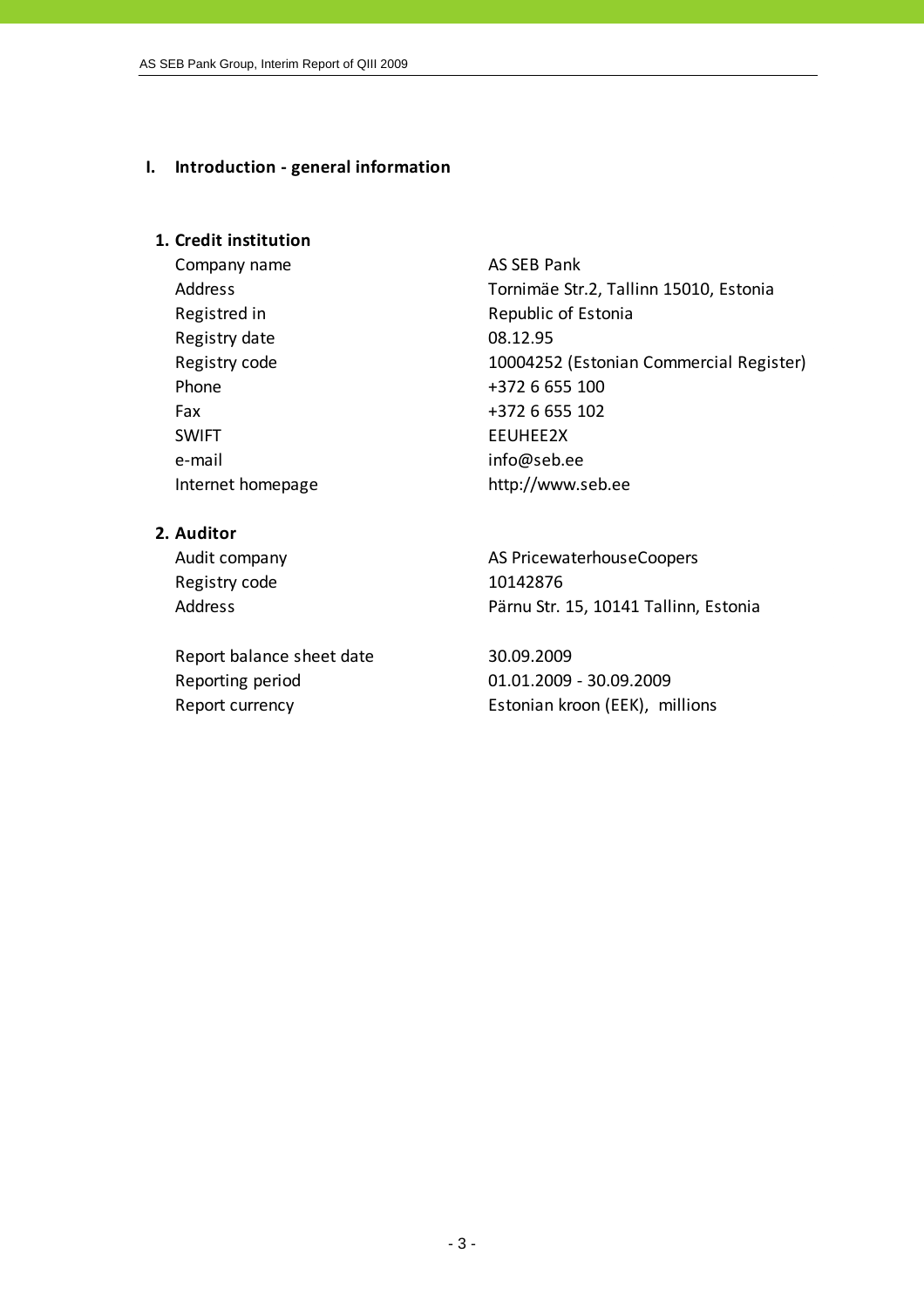### **II. Management Report**

### **1. Credit institution's group as defined in Credit Institutions Law**

### **1.1. Consolidated group**

|                                   |          |          |                       |                                                     |                                | 30.09.09                                    |
|-----------------------------------|----------|----------|-----------------------|-----------------------------------------------------|--------------------------------|---------------------------------------------|
| Company name                      | Register | Reg.date | <b>Address</b>        | <b>Activity</b>                                     | <b>Holding</b><br>(%)<br>$***$ | At an<br>acqui-<br>sition cost<br>(EEK mio) |
| AS SEB Liising                    | 10281767 | 03.10.97 | Tallinn, Tornimäe 2   | Leasing                                             | 100.0%                         | 23.4                                        |
| AS SEB Kindlustusmaakler*         | 10723587 | 16.01.01 | Tallinn, Tornimäe 2   | Insurance brokerage                                 | 100.0%                         | $\overline{\phantom{a}}$                    |
| AS Rentacar*                      | 10303546 | 20.10.97 | Haapsalu, Karja 27    | Leasing                                             | 100.0%                         | $\overline{\phantom{a}}$                    |
| AS SEB Varahaldus                 | 10035169 | 22.05.96 | Tallinn, Tornimäe 2   | Asset management                                    | 100.0%                         | 42.5                                        |
| AS SEB Elu- ja Pensionikindlustus | 10525330 | 21.01.99 | Tallinn, Tornimäe 2   | Life and pension insurance                          | 100.0%                         | 30.0                                        |
| AS Bangalo                        | 10088272 | 18.10.96 | Tallinn, Tornimäe 2   | Rental of computers                                 | 100.0%                         | 5.0                                         |
| AS SEB Enskilda                   | 11354037 | 16.02.07 | Tallinn, Tornimäe 2   | Financial consulting                                | 100.0%                         | 11.5                                        |
| OÜ Estectus                       | 10141919 | 23.04.97 | Tallinn, Tornimäe 2   | Real estate                                         | 100.0%                         | 26.2                                        |
| SEB IT Partner Estonia OÜ**       | 10002566 | 20.11.95 | Tallinn, Liimi 1B     | IT consulting, programming                          | 35.0%                          | 0.3                                         |
| AS Sertifits eerimiskeskus**      | 10747013 | 27.03.01 | Tallinn, Pärnu mnt 12 | Data communication services                         | 25.0%                          | 15.0                                        |
| OÜ TietoEnator Support **         | 11065244 | 30.08.04 |                       | Tallinn, Roosikrantsi 11 IT consulting, programming | 20.0%                          | 0.6                                         |
|                                   |          |          |                       |                                                     |                                | 154.5                                       |

All enterprises registered in Estonian Commercial Register.

\* Consolidated subsidaries of AS SEB Liising

\*\* Associates

\*\*\* For all investments the percentage of holding equals to both, the holding from the number of shares as well as from the number of votes.

Parent company of the Group is AS SEB Pank, it's activity being banking (information on page 3).

The 'consolidated group' in the meaning of Credit Institutions Law in Estonia and the 'Group' for IFRS consolidation purposes are identical.

Non‐profit association SEB Heategevusfond is an association, not belonging to the consolidation group, registered on 06.01.2006. The founders of the association are AS SEB Pank and AS SEB Elu‐ ja Pensionikindlustus. The association is aimed at raising and distributing funds for charitable cause to organisations, dealing with children, who have been deprived of parental care. Upon dissolution of the association, the assets remaining after satisfaction of the claims of creditors shall be transferred to a non‐profit association or foundation with similar objectives, entered to the list of associations subject to income tax incentive of the Government of the Republic, or a legal person in public law, state or local government.

Non‐profit association Spordiklubi United is an association, not belonging to the consolidation group, which started activitiy from September 2008. The association is found by AS SEB Pank. The assiotiation is aimed at organising on hobby and competition level sport events and organising promotions for advertising of own and supporter´s activities. Upon dissolution of the association, the assets shall be transferred to a non‐ profit association, foundation or other persons filling the objects by articles in public interests.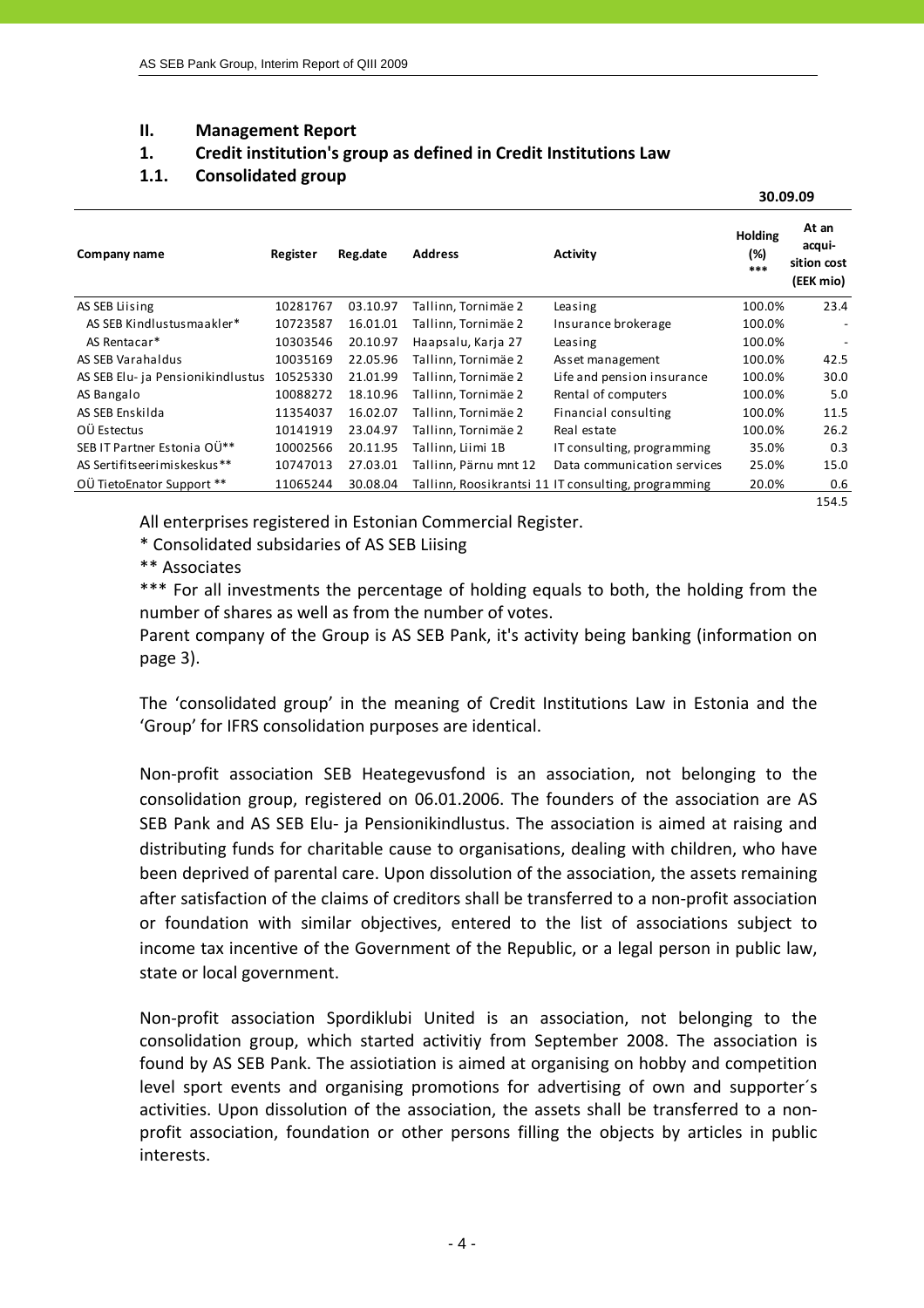# **1.2. Changes in the consolidated group during the accounting period and plans for year 2009**

In January 2009 ownership in AS Bangalo decreased by 42,0 EEK mio.

The name of OÜ Strongler was changed to OÜ Estectus in February.

No such events or trends have occurred by the time of publishing the report, which would affect the financial strategy of the group in 2009.

### **2. Key events in QIII**

SEB's client satisfaction has been solid through 2009 and even increased in Q3. Most satisfied segment is clients up to 35 years. According to survey conducted by EPSI Baltic, competition regarding client satisfaction is fierce among banks is Estonia, SEB is holding first place.

In the financial publication Euromoney's Awards for Excellence SEB won two awards for the Nordic and Baltic region. SEB Enskilda got for second consecutive year award for Best Mergers & Acquisitions House for the Nordics and Baltics. SEB got for the sixth consecutive year Euromoney's award for best cash management bank in the Nordic and Baltic region.

Starting from 28 July, new companies will be able to open start‐up accounts in SEB over the Internet – a service they would previously have had to visit a branch of the bank to use. The founder of the company must have an ID card for this process to be completed successfully.

In summer SEB Heategevusfond (Charity Fund) launched a campaign to raise funds for shelters and children's homes in Estonia. 395,000 kroons was raised with the campaign. Clients of the bank have also set up 6,230 standing orders to support charity, 830 of them joined this summer.

SEB and the Estonian National Opera signed an agreement on August which will see SEB's gold sponsorship status – which it has already enjoyed for six years – extended for a further three seasons. The agreement was signed by Aivar Mäe, the new General Manager of the Estonian National Opera, and Chairman of the SEB Management Board Ahti Asmann in the presence of Minister of Culture Laine Jänes.

Due to difficult economical situation the state suspended its contributions to the second pension pillar system from 1 June 2009. The state will continue making contributions in limited amounts from 2011 and in the former amount from 2012. Clients can continue making contributions to their second pension pillar funds until the state resumes its contributions. The analysis made by SEB confirms that it pays for clients to continue their contributions, as this guarantees them a bigger pension in the future. SEB clients have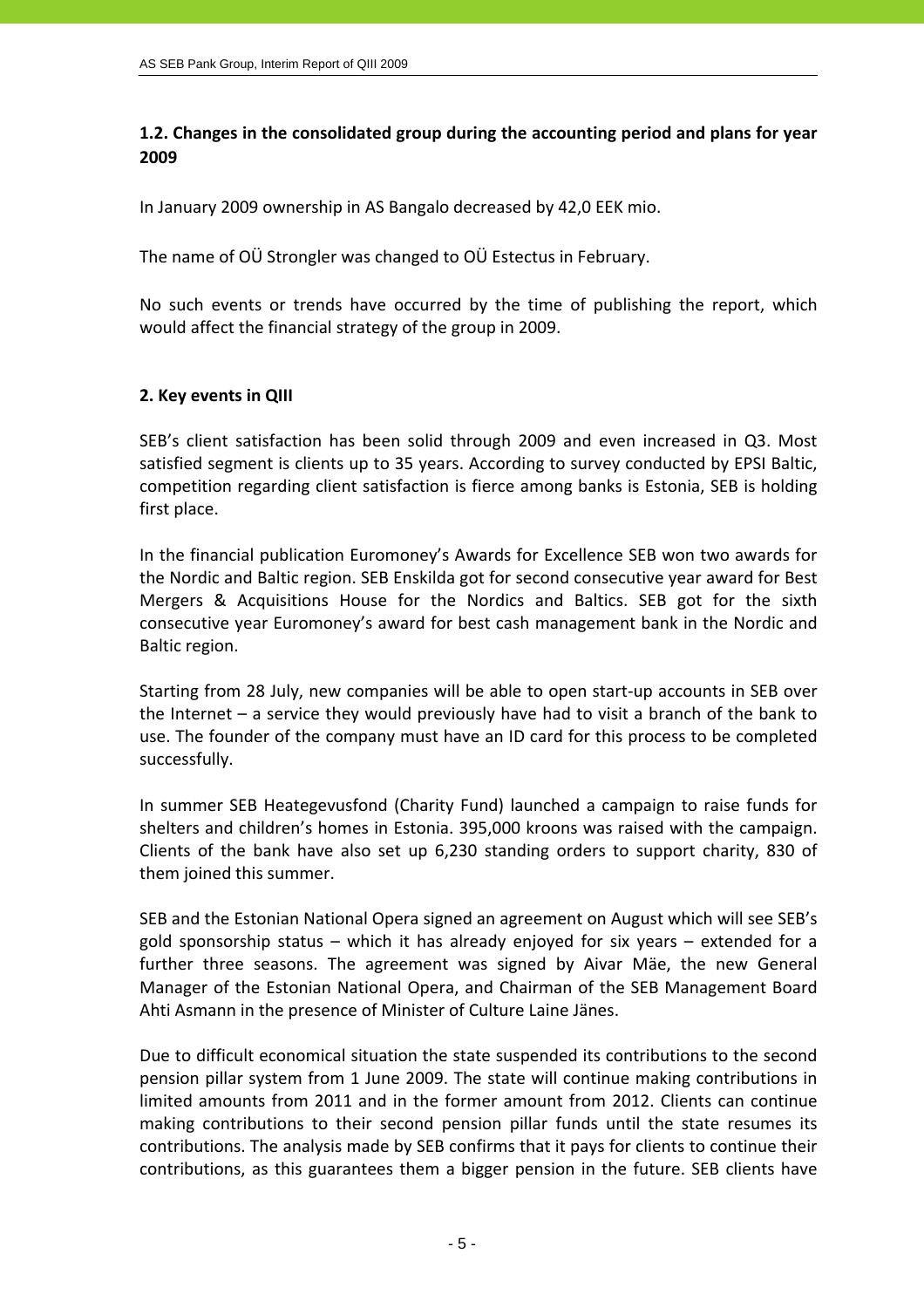been most active in continuation. SEB launched an information campaign in September in order to inform people about the importance of continuing their contributions into the second pension pillar.

In September SEB launced new second pension pillar product, the Energetic Pension Fund. The proportion of equities in the new fund is greater than in any other second pension pillar fund currently offered by SEB and is suitable for clients who have enough time left until their retirement and whose risk profile allows them to rely more on the rates of return on equity markets.

In Septmeber SEB and Eesti Gaas signed a loan agreement for 580 million kroons. SEB will be financing the purchase of winter gas by Eesti Gaas from Gazprom with a loan to the value of 37 million euros.

From 28<sup>th</sup> September Allan Parik is a member of the Management Board of AS SEB Pank and the manager of the Corporates & Institutions Area of the bank. Allan Parik has longterm experience in banking and management. He started working in the bank in 1995. In 1997, he became the head of the Corporations Department. In 2000, he was the manager of the Corporate Banking Division and he has worked as the deputy manager of the Corporates & Institutions Area since 2007. The SEB Corporates & Institutions Area had for the last two years been managed by Kristoffer Lindberg, who returned to Finland where he has worked in different positions in SEB Finland since 1994.

The more than 807 400 customers of SEB Pank Group are served by 1509 employees. The customers are served through many different channels such as 57 branch offices, 220 on‐ line post offices, 348 ATMs, 6289 POS‐terminals. There are more than 496 000 debit and credit cards in use. In addition, over 70 of our customers use our U‐Net and U‐Net Business services.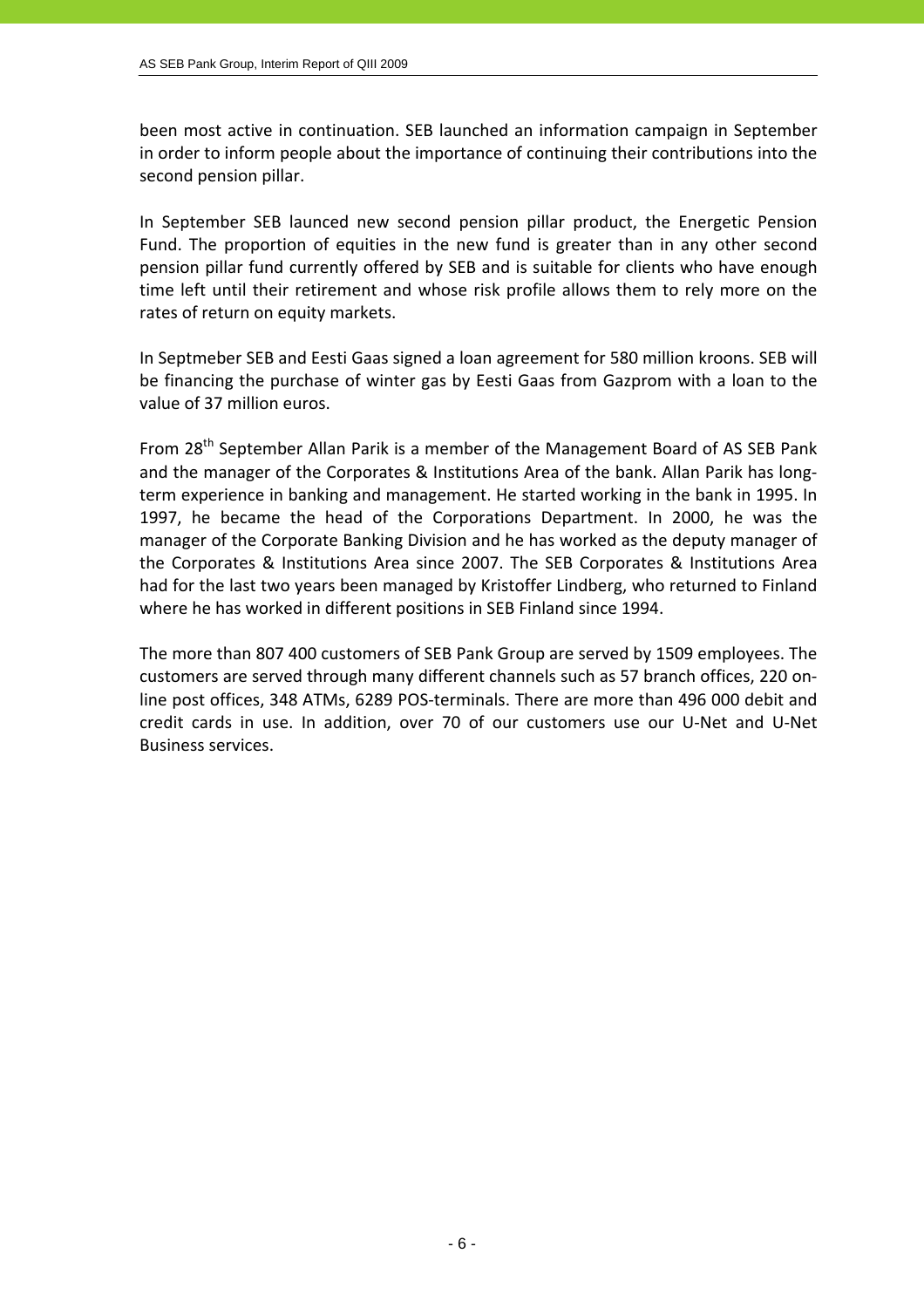# **3. Capital adequacy**

(millions of EEK)

| <b>CAPITAL BASE</b>                                                                       | 30.09.09   | 31.12.08 |
|-------------------------------------------------------------------------------------------|------------|----------|
| Paid-in share capital                                                                     | 665.6      | 665.6    |
| Premium                                                                                   | 1,346.6    | 1,346.6  |
| General banking reserves                                                                  | 306.0      | 304.9    |
| Retained earnings / loss                                                                  | 6,426.6    | 5,571.0  |
| Unrealised profit for previous periods on shares of subsidiaries and associated companies |            |          |
| (negative)                                                                                | $-4.3$     | $-3.7$   |
| Intangibles                                                                               | $-9.2$     | $-390.5$ |
| Loss for the period (group without life insurance)                                        | $-1,144.9$ | 0.0      |
| Audited profit for the period (group without life insurance)                              | 0.0        | 856.8    |
| Total primary own funds                                                                   | 7,586.5    | 8,350.7  |
| Subordinated debt                                                                         | 2,613.0    | 2,613.0  |
| Available for sale financial instruments                                                  | 0.5        | $-2.5$   |
| Unrealised part of profit on shares of subsidiaries and associated companies              | 1.9        | 1.7      |
| Allowances and adjustments exceeding expected loss                                        | 225.7      | 0.5      |
| Total supplementary own funds                                                             | 2,841.1    | 2,612.7  |
| Majority holding in other credit and financial institutions                               | 1.6        | 3.6      |
| Majority holding in insurers                                                              | 30.0       | 30.0     |
| Total deductions                                                                          | 31.6       | 33.6     |
| Total third level own funds                                                               |            |          |
| Primary own funds after deductions                                                        | 7,570.7    | 8,333.9  |
| Supplementary own funds included in calculation of capital adequacy                       | 2,825.3    | 2,595.9  |
| Own funds included in calculation of capital adequacy                                     | 10,396.0   | 10,929.8 |
|                                                                                           |            |          |
| <b>CAPITAL REQUIREMENTS</b>                                                               | 30.09.09   | 31.12.08 |
| Central government and central banks with standardised approach                           | 0.1        | 22.4     |
| Municipalities and regions with standardised approach                                     | 94.5       | 90.2     |
| State agencies, non-profit institutions and associations with standardised approach       | 2.2        | 2.0      |
| Retail claims with standardised approach                                                  | 241.6      | 289.2    |
| Overdue claims with standardised approach                                                 | 17.5       | 3.9      |
| Shares of investment funds with standardised approach                                     | 5.9        | 5.4      |
| Other assets with standardised approach                                                   | 56.5       | 91.3     |
| Credit institutions, investment firms and municipalities with IRB                         | 26.2       | 20.4     |
| Other companies with IRB                                                                  | 2,848.0    | 2,816.1  |
| Retail claims with IRB                                                                    | 887.9      | 715.5    |
| Total capital requirements for covering the credit risk and counterparty credit risk      | 4,180.4    | 4,056.4  |
| Capital requirement for covering interest position risk                                   | 27.7       | 19.2     |
| Capital requirement for covering equity position risk                                     | 0.5        | 0.6      |
| AMA of operational risk                                                                   | 114.7      | 145.8    |
| Capital requirements total                                                                | 4,323.3    | 4,222.0  |
| Transition period floor of own funds if using IRB                                         | 5,223.2    | 6,510.8  |
| Capital requirements for calculating capital adequacy                                     | 5,223.2    | 6,510.8  |

Calculations are made for Group without AS SEB Elu- ja Pensionikindlustus (life insurance), holding in insurer is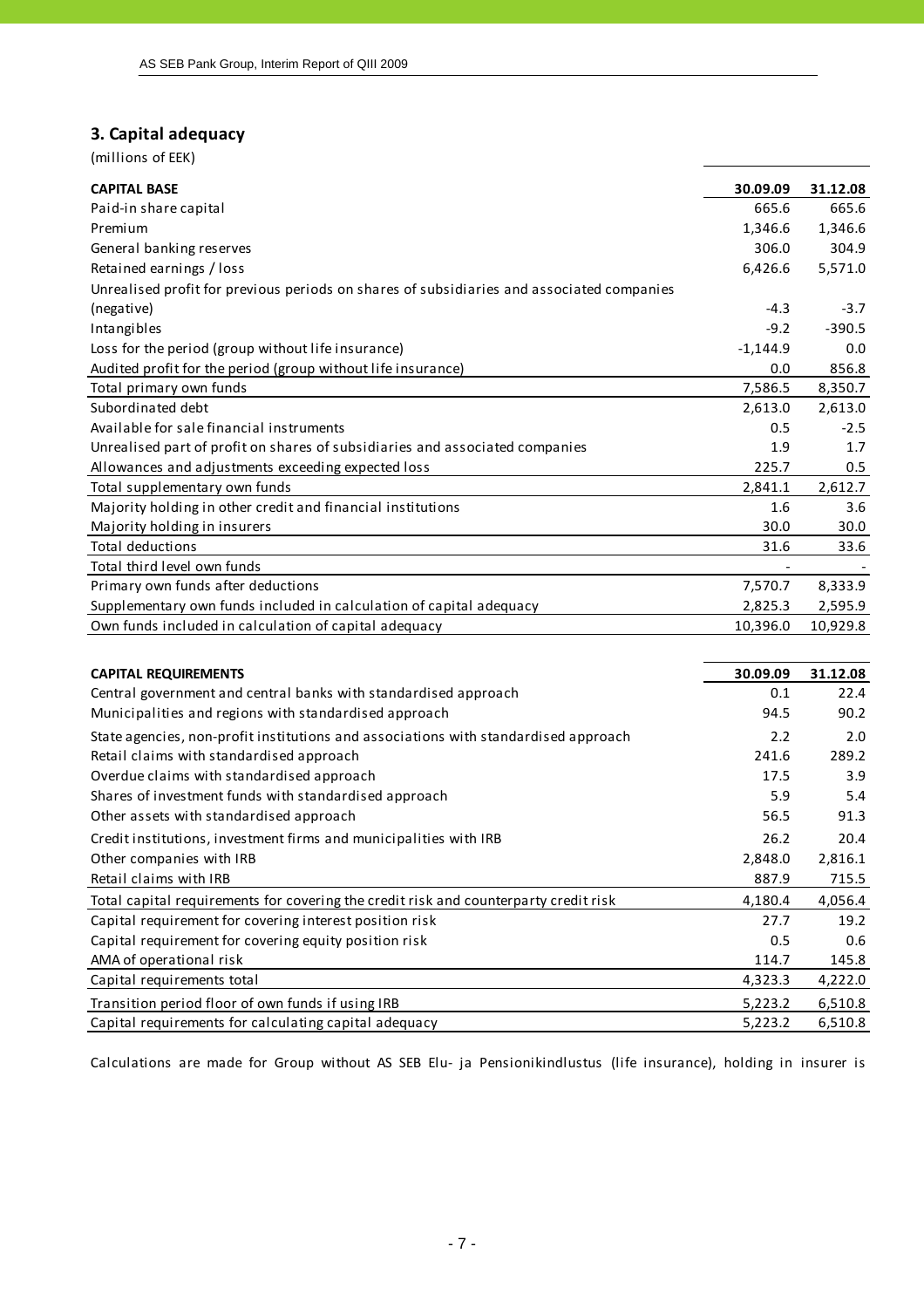### **CAPITAL RATIOS**

Capital adequacy (%) Tier 1 Capital Ratio (%) Tier 2 Capital Ratio (%)

| <b>MEMBERS OF CONSOLIDATION GROUP,</b> |
|----------------------------------------|
| <b>INCLUDED TO CAPITAL ADEQUACY</b>    |
| <b>CALCULATION</b>                     |

AS SEB Liising AS SEB Varahaldus AS Bangalo AS SEB Enskilda OÜ Estectus

| 30.09.09 | 31.12.08 |
|----------|----------|
| 19.90    | 16.79    |
| 14.49    | 12.80    |
| 5.41     | 3.99     |

### **MEMBERS OF CONSOLIDATION GROUP, NOT INCLUDED TO CAPITAL ADEQUACY CALCULATION**

AS SEB Pank AS SEB Elu- ja Pensionikindlustus

In Estonia the Basel II capital adequacy rules are in effect from 1 January 2007. Basel II is capital adequacy framework which aims to converge regulative capital to the actual capital need of the bank according to its risk profile. Capital requirements for credit risk are reflecting the actual risk better than the previous rules, capital requirements for operational risk are introduced and the risk management and internal capital assessment of banks are subject to stricter scrutiny by the supervisors. In period 01.01.2008 ‐ 30.06.2008 SEB Pank Group used standard method for calculation of credit risk and market risk and base method for calculating operational risk. From July 1, 2008, after respective permissions were granted by the supervisors, SEB Pank Group started to use the internal ratings based approach for reporting of credit risk and advanced approach for reporting of operational risk under Basel II.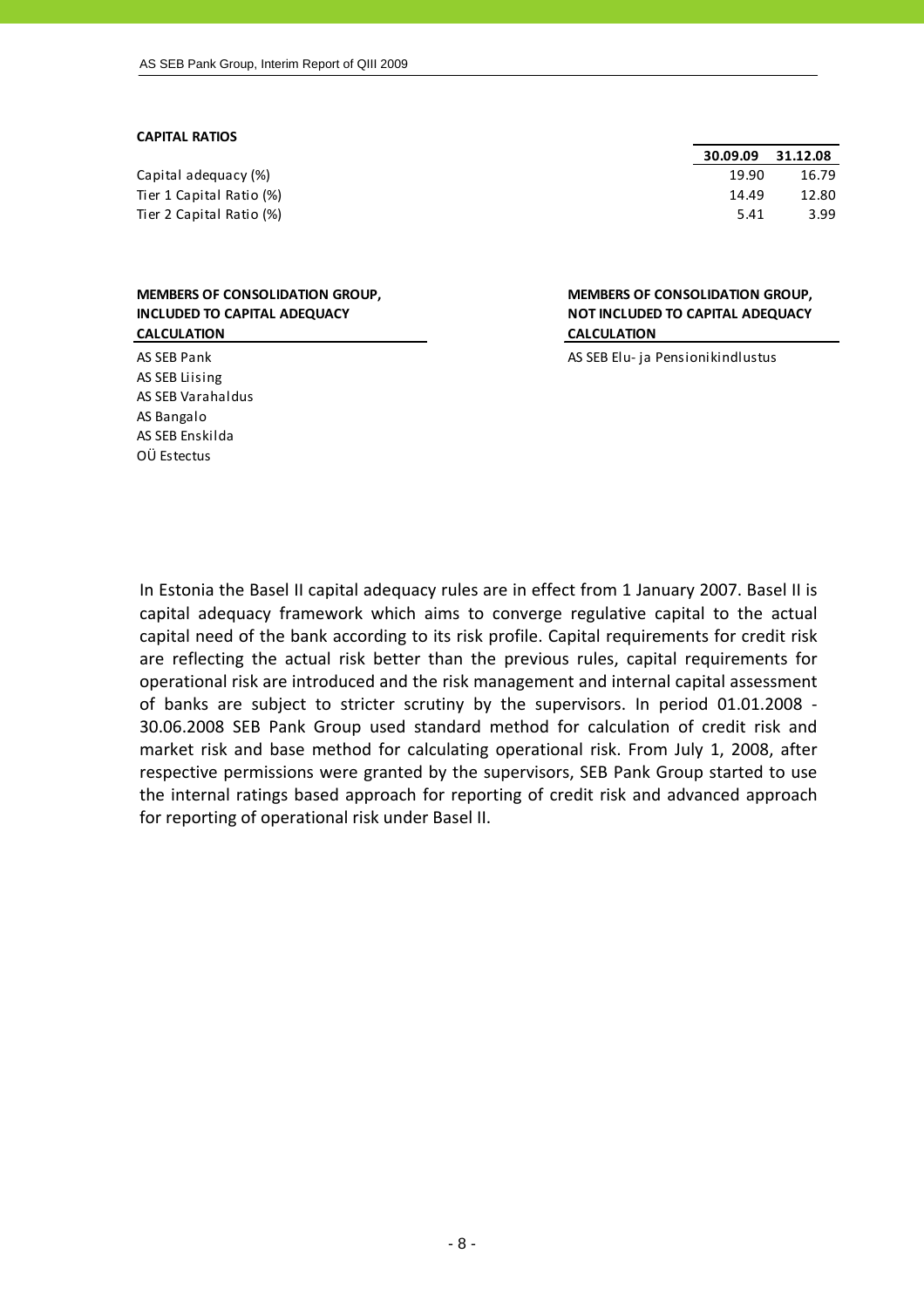### **4. Risk concentration**

|                                                                                                      | 30.09.09 | 31.12.08 | 30.09.08      |
|------------------------------------------------------------------------------------------------------|----------|----------|---------------|
| Total claims against persons associated with the credit institution's<br>consolidation group, EEKmio | 20.5     | 15.7     | 15.5          |
| The share of claims of the persons associated with the credit institution's                          |          |          |               |
| consolidation group in net own funds, %,                                                             | 0.20     | 0.14     | 0.15          |
| Total of large exposure claims, EEKmio                                                               | 1,211.1  | 2,378.9  | 2,448.4       |
| The share of large exposure claims in net own funds, %                                               | 11.65    | 21.77    | 24.29         |
| Number of large exposure customers, pcs                                                              | 1        |          | $\mathcal{L}$ |

### **3. Key Figures**

|                                                                    | 30.09.09   | 31.12.08 | 30.09.08 |
|--------------------------------------------------------------------|------------|----------|----------|
| Net profit / loss, EEKmio                                          | $-1,097.2$ | 766.4    | 690.7    |
|                                                                    |            |          |          |
| Average equity, EEKmio                                             | 8,287.1    | 8,457.8  | 8,424.7  |
| Return on equity (ROE), %                                          | $-17.65$   | 9.06     | 10.93    |
| Average assets, EEKmio                                             | 80,701.8   | 86,625.7 | 87,084.1 |
|                                                                    |            |          |          |
| Return on assets (ROA), %                                          | $-1.81$    | 0.88     | 1.06     |
| Net interest income (excl. off-balance sheet transactions), EEKmio | 1,023.9    | 1,873.3  | 1393.00  |
| Average interest earning assets, EEKmio                            | 77,753.9   | 81,912.7 | 81,889.2 |
| Net interest margin (NIM), %                                       | 1.76       | 2.29     | 2.27     |
| SPREAD, %                                                          | 1.44       | 1.86     | 1.84     |
| Cost / Income ratio, %                                             | 71.1       | 43.0     | 41.9     |
| Impaired NPL / gross portfolio, %                                  | 5.07       | 2.35     | 1.96     |

### **Explanations**

Return on equity (ROE) = Net profit (loss) / Average equity \* 100

Average equity = (equity of actual period end+ equity of previous year end) / 2

Return on assets (ROA) = Net profit / Average assets \* 100

Average assets = (assets of actual period end+ assets of previous year end) / 2

Net interest margin (NIM) = Net interest income (excl. off-balance sheet transactions) / Average interest earning assets \* 100

SPREAD = Yield on interest earning assets ‐ Cost of interest bearing liabilities

Cost of interest bearing liabilities = Interest expenses (excl. off‐balance sheet transactions) / Average interest bearing liabilities \*100

Cost / Income Ratio = Total Operating Expenses / Total Income \* 100

Impaired NPL / gross portfolio = Impaired, non-performing loans, gross / Loans and advances to customers without allowances for doubtful debt \* 100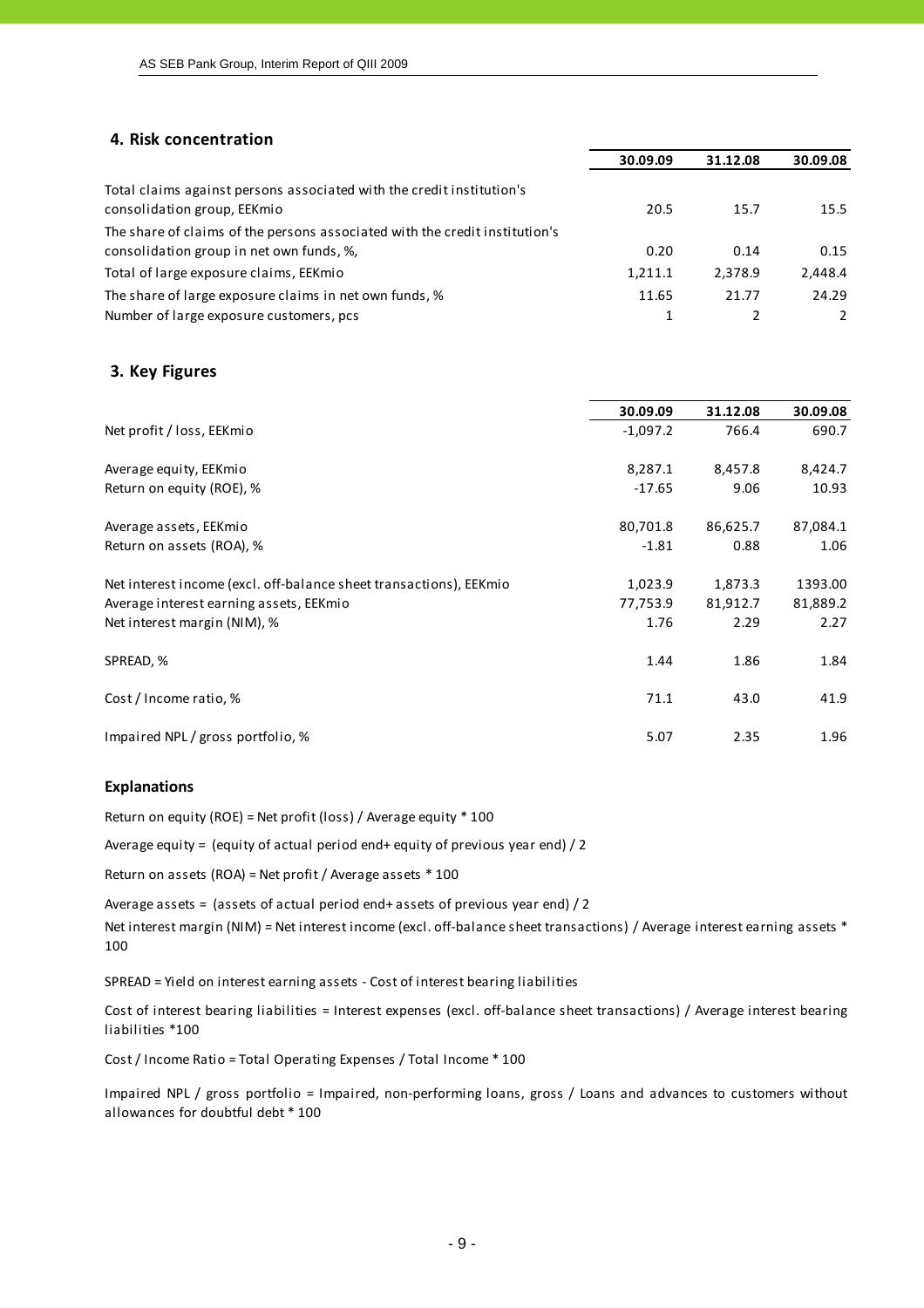### **Interest earning assets:**

Balances with central bank Loans and advances to credit institutions

Loans and advances to customers (Financial assets held for trading + Financial assets at fair value through profit or loss + Available‐for‐sale financial assets) excl. shares and fund participations

(all without accured interests)

### **Interest bearing liabilities:**

Due to credit institutions Due to customers Loan funds Issued securities Subordinated loans (all without accured interests)

### **Total Operating Expenses:**

Personnel expenses Other expenses Depreciation, amortization and impairment of tangible and intangible assets

### **Total Income:**

Net Interest Income Net fee and commission income Net income from foreign exchange Gains less losses from financial assets at fair value through profit or loss Income from insurance activities Income from dividends Gains less losses from investment securities Share of profit of associates Other income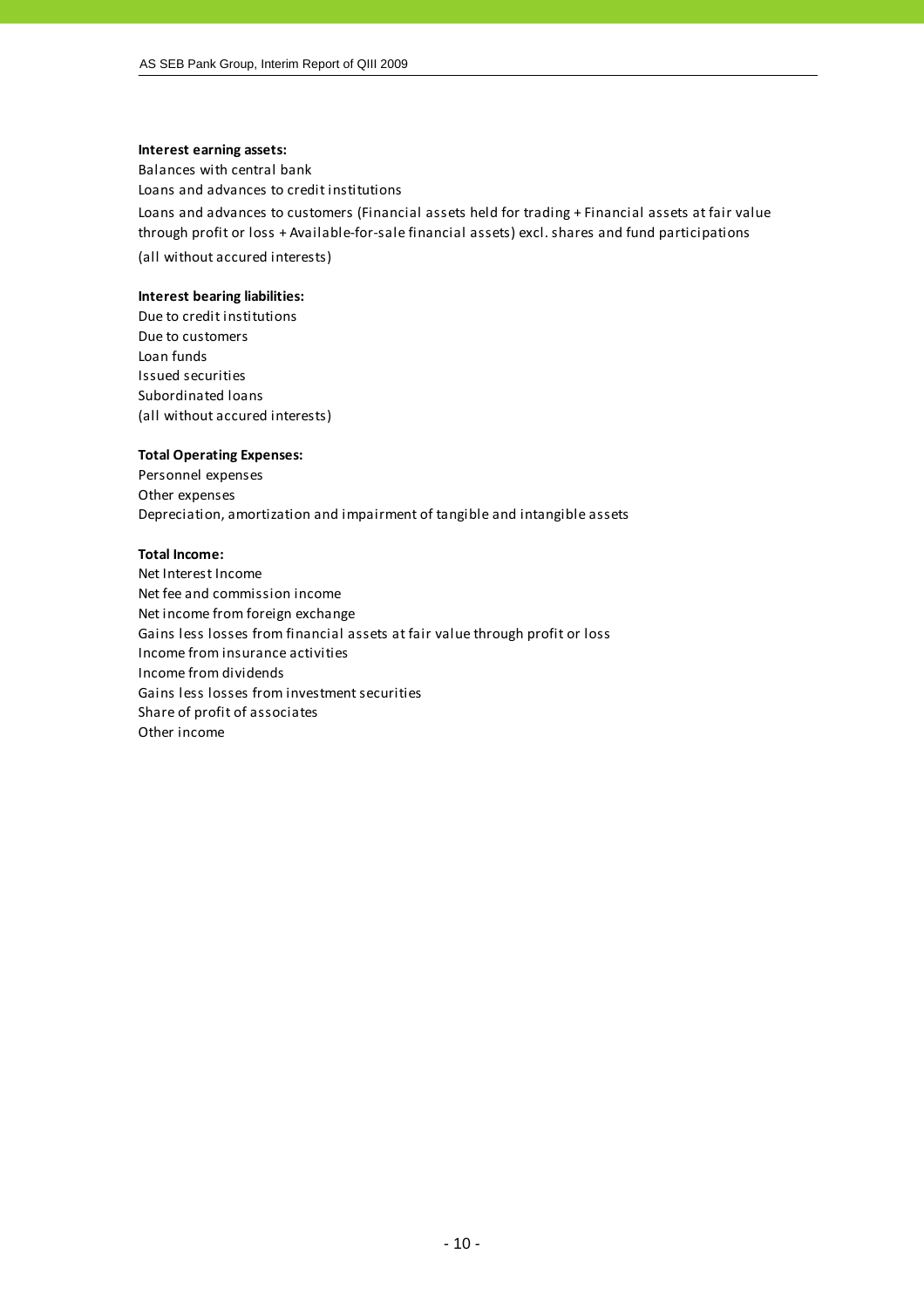### **III. Consolidated Financial Accounts**

### **1. Consolidated Balance Sheet** (millions of EEK)

| (MIIIIONS OT EEK)                                          |         |                   |
|------------------------------------------------------------|---------|-------------------|
|                                                            |         | 30.09.09 31.12.08 |
| <b>ASSETS</b>                                              |         |                   |
| Cash                                                       | 612.8   | 712.1             |
| Balances with central bank                                 | 3,822.5 | 5,739.4           |
| Loans and advances to credit institutions                  | 5,496.8 | 6,026.6           |
| Loans and advances to customers                            |         | 63,902.8 69,619.0 |
| Financial assets held for trading                          | 363.3   | 399.2             |
| Financial assets at fair value through profit or loss      | 1,073.1 | 1,043.3           |
| Available-for-sale financial assets                        | 144.2   | 412.4             |
| Other assets                                               | 745.9   | 598.1             |
| Investments in associates                                  | 10.0    | 9.2               |
| Intangible assets                                          | 9.3     | 390.5             |
| Property plant and equipment                               | 126.5   | 146.6             |
| <b>TOTAL ASSETS</b>                                        |         | 76,307.2 85,096.4 |
| LIABILITIES AND SHAREHOLDERS' EQUITY                       |         |                   |
| Due to credit institutions                                 |         | 31,009.9 35,776.4 |
| Due to customers                                           |         | 31,987.1 35,006.2 |
| Lending funds                                              | 187.5   | 129.9             |
| Other liabilities                                          |         | 1,721.4 1,516.2   |
| Issued debt securities                                     | $0.0\,$ | 106.1             |
| Financial liabilities at fair value through profit or loss | 370.7   | 497.6             |
| Provisions                                                 | 661.3   | 611.2             |
| Subordinated loans                                         | 2,627.0 | 2,620.9           |
| <b>Total Liabilities</b>                                   |         | 68,564.9 76,264.5 |
| Share capital                                              | 665.6   | 665.6             |
| Share premium                                              | 1,346.6 | 1,346.6           |
| Other reserves                                             | 326.6   | 318.9             |
| Retained earnings                                          | 5,403.5 | 6,500.8           |
| <b>Total shareholders' equity</b>                          | 7,742.3 | 8,831.9           |
| TOTAL LIABILITIES AND SHAREHOLDERS' EQUITY                 |         | 76,307.2 85,096.4 |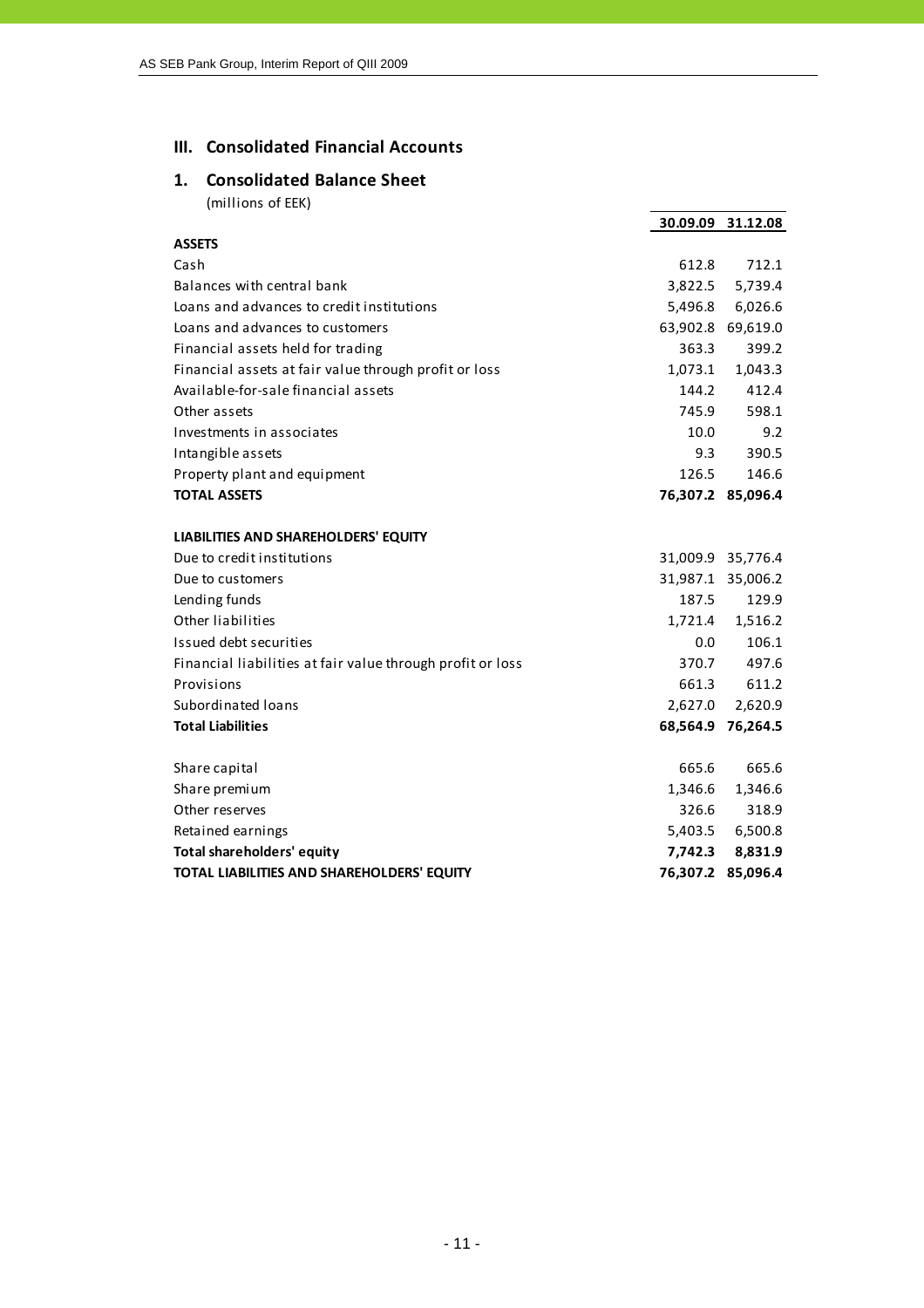# **2. Consolidated Income Statement**

(millions of EEK)

|                                                               |                | 2009          | 2009     | 2008            | 2008     |
|---------------------------------------------------------------|----------------|---------------|----------|-----------------|----------|
|                                                               |                | Note 9 months | QIII     | 9 months        | QIII     |
| Interest and similar income                                   | 6              | 2,504.3       | 662.4    | 3,739.7 1,259.4 |          |
| Interest expenses and similar charges                         | $\overline{7}$ | $-1,480.4$    | $-369.3$ | $-2,346.7$      | $-768.7$ |
| Net Interest Income                                           |                | 1,023.9       | 293.1    | 1,393.0         | 490.7    |
| Fee and commission income                                     | 8              | 609.6         | 219.9    | 828.3           | 249.4    |
| Fee and commission expense                                    | 9              | $-182.5$      | $-62.7$  | $-245.4$        | $-77.1$  |
| Net fee and commission income                                 |                | 427.1         | 157.2    | 582.9           | 172.3    |
| Net income from foreign exchange                              |                | 84.6          | 30.0     | 99.7            | 32.1     |
| Gains less losses from financial assets at fair value through |                |               |          |                 |          |
| profit or loss                                                |                | 41.7          | 43.2     | $-36.3$         | $-9.3$   |
| Income from insurance activities                              |                | 71.2          | 30.9     | 1.9             | $-3.0$   |
| Income from dividends                                         |                | 1.9           | 1.9      | 0.7             | 0.7      |
| Gains less losses from investment securities                  |                | 6.3           | 0.5      | 148.8           | 0.3      |
| Share of profit of associates                                 |                | 0.8           | 0.4      | 1.7             | $-0.1$   |
| Other income                                                  |                | 6.9           | 0.6      | 4.7             | 1.5      |
| Personnel expenses                                            |                | $-483.0$      | $-153.2$ | $-510.7$        | $-166.6$ |
| Other expenses                                                |                | $-273.2$      | $-88.5$  | $-304.3$        | $-97.9$  |
| Depreciation, amortization and impairment of tangible and     |                |               |          |                 |          |
| intangible assets                                             |                | $-428.0$      | $-17.0$  | $-48.6$         | $-16.5$  |
| Profit before impairment losses on loans and advances         |                | 480.2         | 299.1    | 1,333.5         | 404.2    |
|                                                               |                |               |          |                 |          |
| Impairment losses on loans and advances                       | 10             | $-1,577.4$    | $-854.5$ | $-639.2$        | $-25.4$  |
| Profit/loss before income tax                                 |                | $-1,097.2$    | $-555.4$ | 694.3           | 378.8    |
| Income tax                                                    |                | 0.0           | 0.0      | $-3.6$          | 0.0      |
| Net profit/loss                                               |                | $-1,097.2$    | $-555.4$ | 690.7           | 378.8    |

# **Statement of comprehensive income**

|                                                    | 2009       | 2009     | 2008     | 2008   |
|----------------------------------------------------|------------|----------|----------|--------|
|                                                    | 9 months   | QIII     | 9 months | QIII   |
| Net profit/loss                                    | $-1.097.2$ | $-555.4$ | 690.7    | 378.8  |
| Other comprehensive income/expense                 |            |          |          |        |
| Revaluation of available-for-sale financial assets | 6.5        | 9.2      | $-7.4$   | $-4.3$ |
| Translation reserve                                | 0.0        | 0.0      | 0.8      | 0.0    |
| Total other comprehensive income/expense           | 6.5        | 9.2      | $-6.5$   | $-4.3$ |
| Total comprehensive income/expense                 | $-1.090.7$ | $-546.2$ | 684.2    | 374.5  |
|                                                    |            |          |          |        |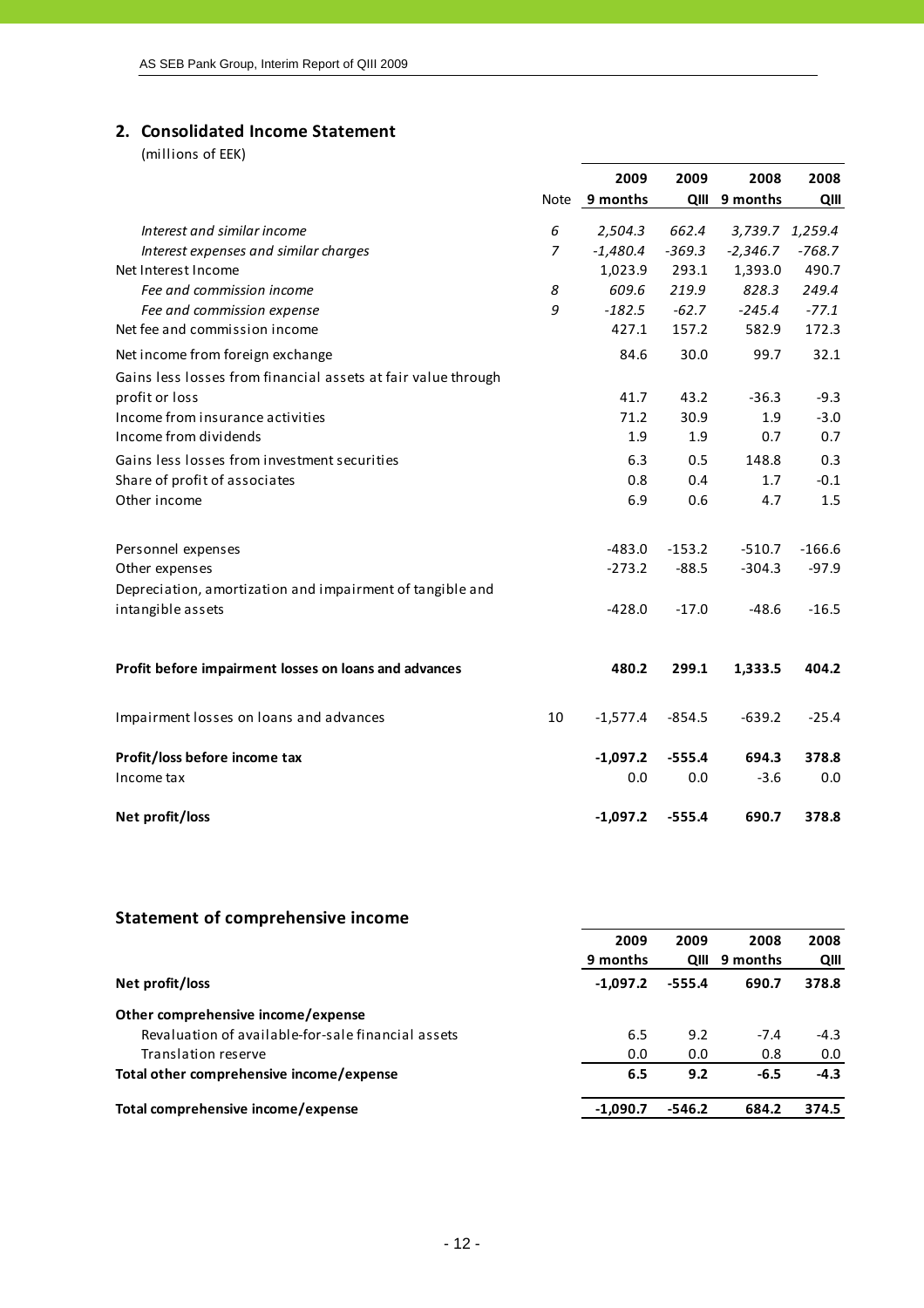### **3. Consolidated Cash Flow Statement**

(millions of EEK)

|                                                                              | 2009                  | 2008                  |
|------------------------------------------------------------------------------|-----------------------|-----------------------|
| I. Cash flows from operating activities                                      | 9 months              | 9 months              |
| Interest received                                                            |                       |                       |
| Interest paid                                                                | 2,344.6<br>$-1,192.4$ | 3,450.5<br>$-1,782.7$ |
| Dividends received                                                           | 1.9                   | 0.7                   |
| Fee and commission received                                                  | 609.7                 | 828.3                 |
| Net trading income and other operating income                                | 453.2                 | 91.3                  |
| Personnel expenses and other operating expenses                              | $-703.1$              | $-880.4$              |
| Income taxes paid                                                            | 0.0                   | $-3.6$                |
| Revaluation adjustments                                                      | 4.3                   | 5.2                   |
| Cash flows from operating profits before changes in the operating assets and |                       |                       |
| <b>liabilities</b>                                                           | 1,518.2               | 1,709.3               |
| Changes in operating assets:                                                 |                       |                       |
| Loans and advances to credit institutions                                    | -12.7                 | 1,551.1               |
| Loans and advances to customers                                              | 3,547.5               | $-220.2$              |
| Other assets                                                                 | 457.3                 | 794.7                 |
|                                                                              |                       |                       |
| <b>Changes of operating liabilities:</b>                                     |                       |                       |
| Due to credit institutions                                                   | -4,249.6              | $-717.0$              |
| Due to customers                                                             | $-2,982.3$            | $-1,509.8$            |
| Lending funds                                                                | 57.6                  | $-28.2$               |
| Other liabilities                                                            | $-710.7$              | $-1,025.2$            |
| Cash flow from operating activities                                          | $-2,374.7$            | 554.7                 |
| II. Cash flows from investing activities                                     |                       |                       |
| Net increase-/decrease+ of investment portfolio securities                   | 238.9                 | 138.7                 |
| Proceeds from sale and liquidation of subsidaries                            | 0.0                   | 49.6                  |
| Proceeds from sale and liquidation of associates                             | 5.8                   | 145.1                 |
| Purchase of investment properties, tangible and intangible assets            | $-27.7$               | $-42.8$               |
| Proceeds from sale of investment properties, tangible and intangible assets  | $1.1\,$               | 3.5                   |
| Cash flow from investing activities                                          | 218.1                 | 294.1                 |
| III. Cash flows from financing activities                                    |                       |                       |
| Proceeds from debt securities (issuing)                                      | 0.0                   | 229.9                 |
| Repurchasing of debt securities                                              | $-99.3$               | $-352.3$              |
| Cash flow from financing activities                                          | $-99.3$               | $-122.4$              |
| Net increase in cash and cash equivalents                                    | $-2,255.9$            | 726.4                 |
| Cash and cash equivalents at beginning of period                             | 12,153.1              | 10,219.9              |
| Effect of exchange rate changes on cash and cash equivalents                 | 0.0                   | 3.0                   |
| Cash and cash equivalents at end of period                                   | 9,897.2               | 10,949.3              |
|                                                                              |                       |                       |

| Cash and cash equivalents includes:          | 30.09.09 | 30.09.08 |
|----------------------------------------------|----------|----------|
| Cash on hand                                 | 612.8    | 615.8    |
| Balances with the central bank               | 3.821.6  | 5.246.0  |
| Liquid deposits in other credit institutions | 5.461.6  | 4.941.3  |
| Trading portfolio                            | 1.2      | 146.2    |
|                                              | 9.897.2  | 10.949.3 |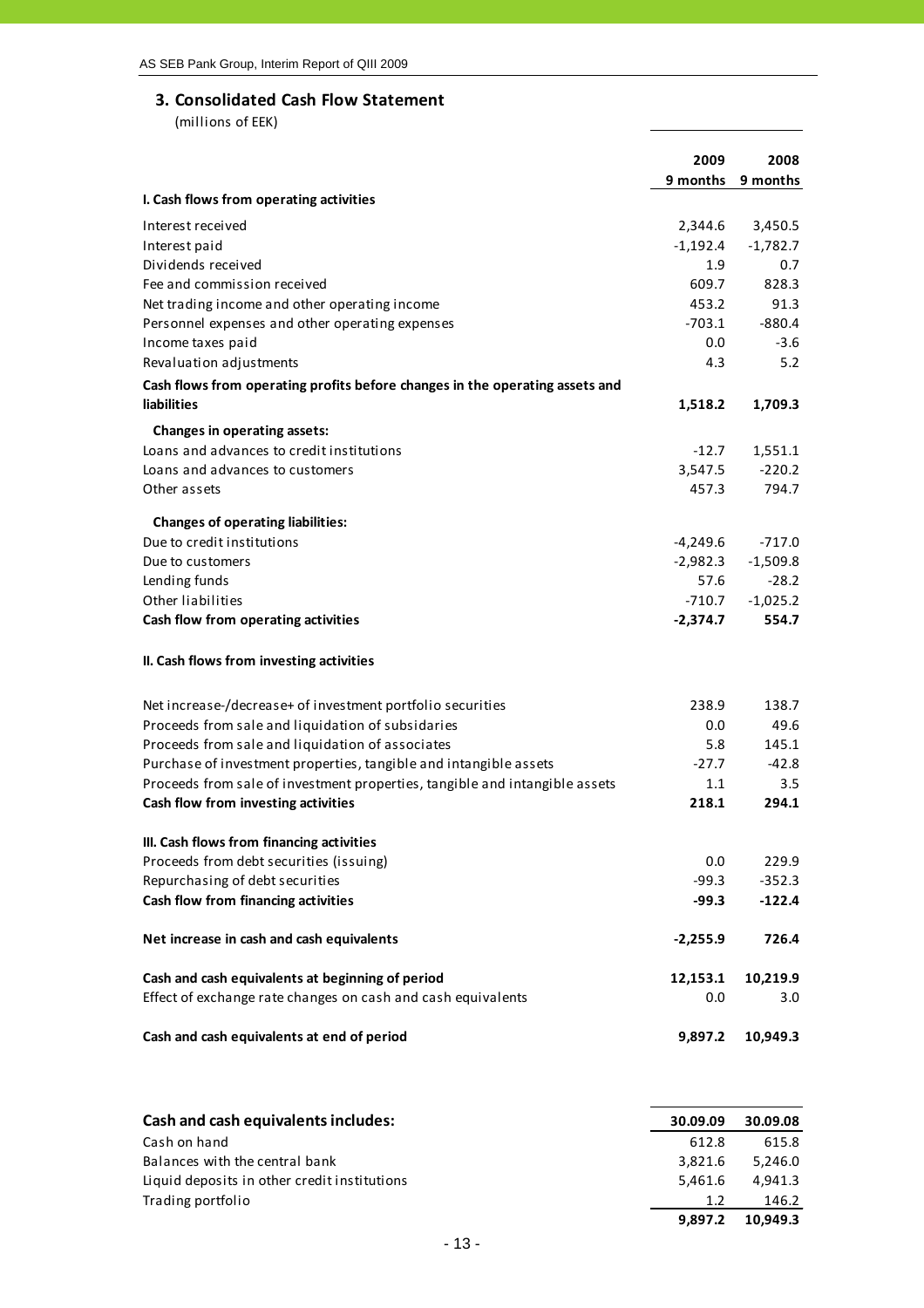# **4. Changes in Consolidated Shareholders' Equity**

(millions of EEK)

|                                                                 |         |              |                 |                    |            | <b>Total</b>  |
|-----------------------------------------------------------------|---------|--------------|-----------------|--------------------|------------|---------------|
|                                                                 | Paid up | <b>Share</b> |                 | <b>Translation</b> | Retained   | shareholders' |
|                                                                 | capital | premium      | <b>Reserves</b> | differences        | profit     | equity        |
| Year beginning 01.01.2008                                       | 665.6   | 1,346.6      | 332.9           | $-0.8$             | 5,739.3    | 8,083.6       |
| Statutory reserve                                               | 0.0     | 0.0          | 2.9             | 0.0                | $-2.9$     | 0.0           |
| Profit for the year                                             | 0.0     | 0.0          | 0.0             | 0.0                | 690.7      | 690.7         |
| Other comprehensive income:<br>Net change in available for sale |         |              |                 |                    |            |               |
| financial assets                                                | 0.0     | 0.0          | $-7.4$          | 0.0                | $-2.0$     | $-9.4$        |
| Currency translation differences                                | 0.0     | 0.0          | 0.0             | 0.8                | 0.0        | 0.8           |
| Total other comprehensive income                                | 0.0     | 0.0          | $-7.4$          | 0.8                | $-2.0$     | $-8.6$        |
| Final balance 30.09.2008                                        | 665.6   | 1,346.6      | 328.4           | 0.0                | 6,425.1    | 8,765.7       |
| Year beginning 01.01.2009                                       | 665.6   | 1,346.6      | 318.9           | 0.0                | 6,500.8    | 8,831.9       |
| Statutory reserve                                               | 0.0     | 0.0          | 1.1             | 0.0                | $-1.1$     | 0.0           |
| Profit for the year                                             | 0.0     | 0.0          | 0.0             | 0.0                | $-1,097.2$ | $-1,097.2$    |
| Other comprehensive income:<br>Net change in available for sale |         |              |                 |                    |            |               |
| financial assets                                                | 0.0     | 0.0          | 6.5             | 0.0                | 1.0        | 7.5           |
| Total other comprehensive income                                | 0.0     | 0.0          | 6.5             | 0.0                | 1.0        | 7.5           |
| Final balance 30.09.2009                                        | 665.6   | 1,346.6      | 326.5           | 0.0                | 5,403.5    | 7,742.2       |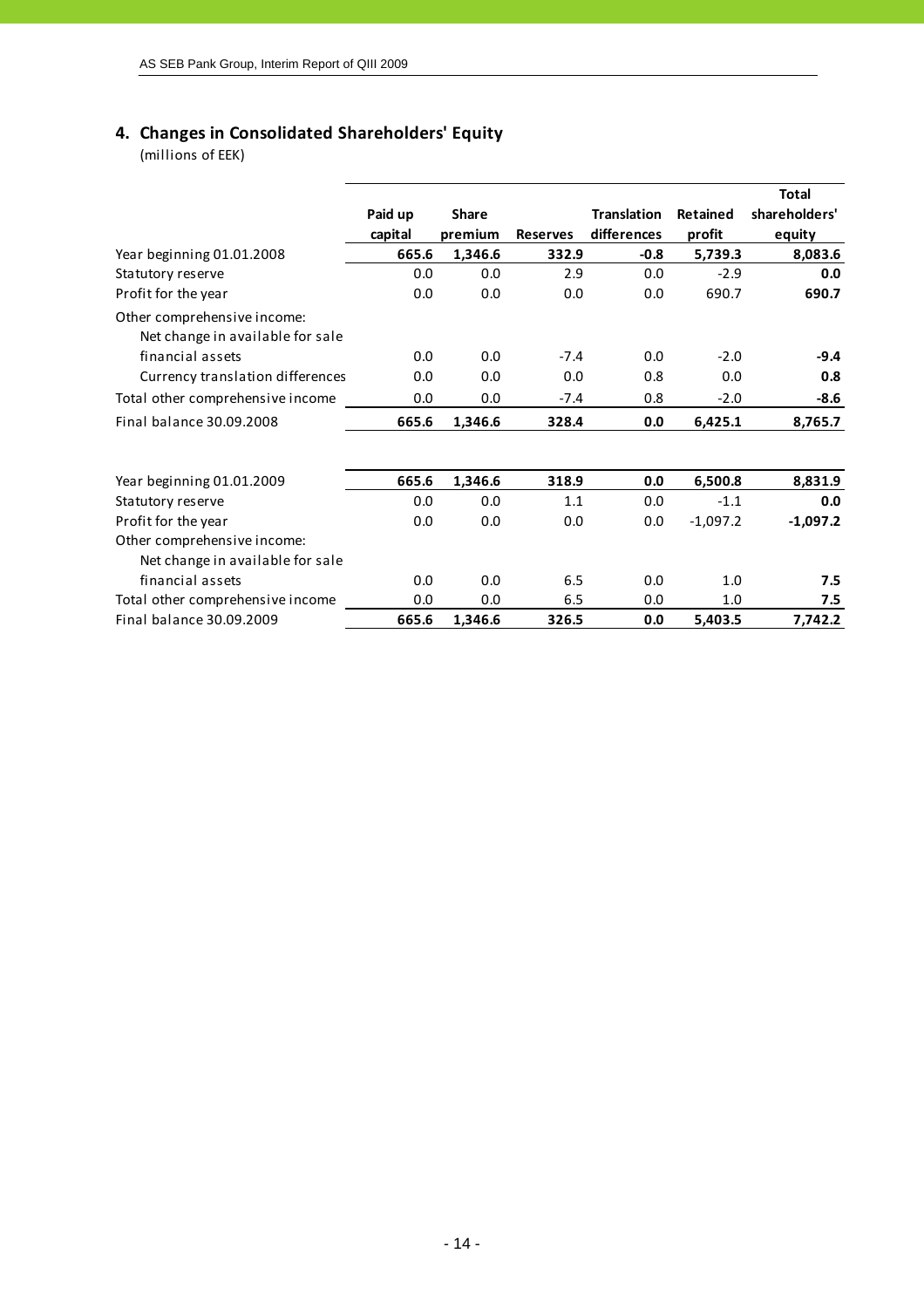### **5. Contingent assets and liabilities and commitments**

(millions of EEK)

| 30.09.09                          | <b>Contract amount</b> |                    | <b>Fair value</b> |                    |  |
|-----------------------------------|------------------------|--------------------|-------------------|--------------------|--|
|                                   | <b>Assets</b>          | <b>Liabilities</b> | <b>Assets</b>     | <b>Liabilities</b> |  |
| 1. Irrevocable transactions       | 1,038.0                | 7,444.9            |                   |                    |  |
| 1.1. Guarantees and pledges       | 650.9                  | 3,392.7            |                   |                    |  |
| incl. financial quarantees        | 625.9                  | 1,484.7            |                   |                    |  |
| 1.2. Loan commitments             | 387.1                  | 4,052.2            |                   |                    |  |
| 2. Derivatives                    | 17,505.5               | 17,285.3           | 362.1             | 361.9              |  |
| 2.1. Currency related derivatives | 9,945.9                | 9,919.1            | 57.2              | 31.1               |  |
| 2.2. Interest related derivatives | 6,346.5                | 6,334.3            | 259.8             | 265.7              |  |
| 2.3. Equity related derivatives*  | 1,213.1                | 1,031.9            | 45.2              | 65.1               |  |
|                                   | 18,543.5               | 24,730.2           | 362.1             | 361.9              |  |

| 31.12.08                                 |               | <b>Contract amount</b> | <b>Fair value</b> |                    |  |
|------------------------------------------|---------------|------------------------|-------------------|--------------------|--|
|                                          | <b>Assets</b> | <b>Liabilities</b>     | <b>Assets</b>     | <b>Liabilities</b> |  |
| 1. Irrevocable transactions              | 926.6         | 10,088.9               |                   |                    |  |
| 1.1. Guarantees and pledges              | 640.3         | 4,280.5                |                   |                    |  |
| incl. financial guarantees               | 625.9         | 1,624.9                |                   |                    |  |
| 1.2. Loan commitments                    | 286.3         | 5,807.4                |                   |                    |  |
| 1.3. Other off-balance sheet commitments | 0.0           | 1.0                    |                   |                    |  |
| 2. Derivatives                           | 11,258.3      | 11,250.1               | 383.4             | 489.4              |  |
| 2.1. Currency related derivatives        | 5,422.0       | 5,509.7                | 68.1              | 152.4              |  |
| 2.2. Interest related derivatives        | 4,215.6       | 4,223.3                | 275.2             | 275.2              |  |
| 2.3. Equity related derivatives*         | 1,620.7       | 1,517.1                | 40.1              | 61.8               |  |
|                                          | 12,184.9      | 21,339.0               | 383.4             | 489.4              |  |

\* Derivative transactions are executed to cover the client's position and the derivative risks are not taken to own portfolio. All risks arising from these transactions are fully mitigated with parent company. The equity option prices are calculated using for all input data (e.g. underlying prices or volumes) either independently sourced input (e.g. the underlying prices) or an independent price verification is performed on the next day to compare the values to independently sourced market data (e.g. for volumes).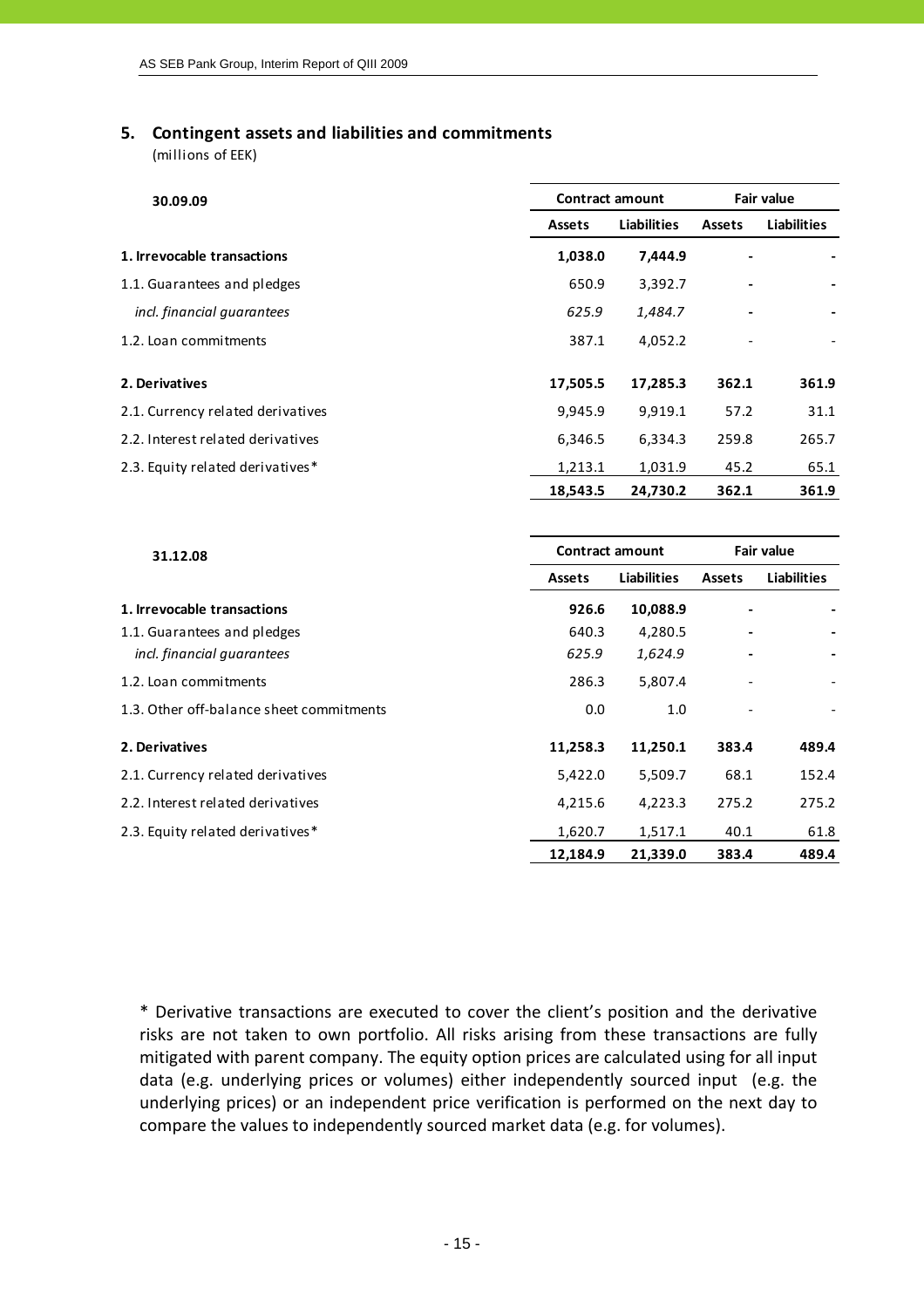### **Accounting principles**

The interim report of AS SEB Pank Group for QIII 2009 has been prepared in conformity with International Accounting Standard IAS 34 "Interim Financial Reporting" and the disclosure requirements, established by Eesti Pank.

The accounting principles, used in the interim report of AS SEB Pank Group for QIII 2009 are in conformity with the accounting principles, used in the annual report for the year ended on 31 December 2008.

Comprehensive income statement is presented separately, according to the change of IAS 1 "Presentation for Financial Statements", which is effective for reporting periods since 1.01.2009. Comprehensive income statements include non‐owner changes in equity, such as the revaluation of available-for-sale financial assets. The changed presentation has no impact on the recognition or measurement of specific transactions and balances.

Segment analysis, according to IFRS 8, is not described because AS SEB Pank has no any class of debt or equity instruments in a public market since 16.06.2009.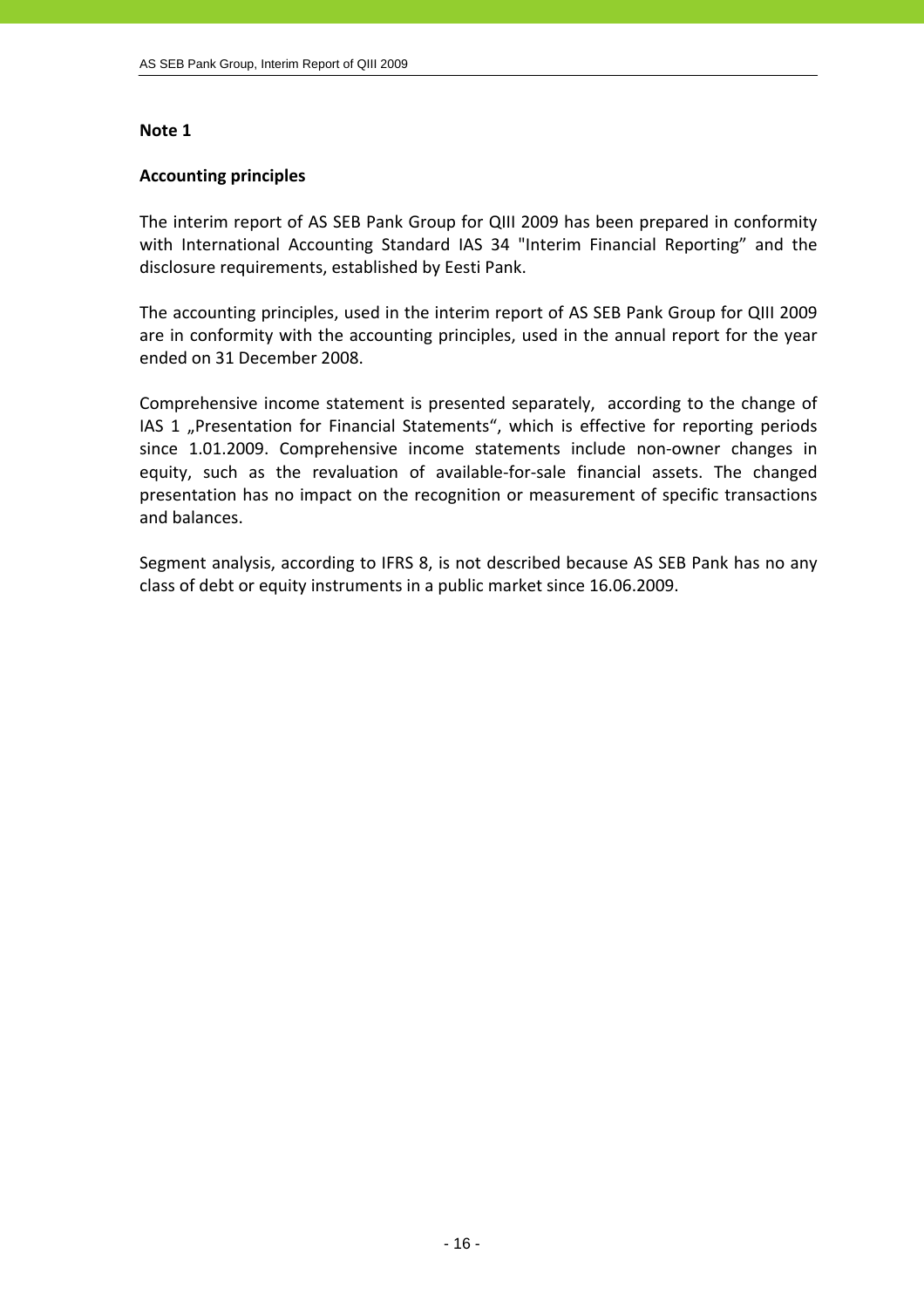# **Note 2 Geographic concentration of financial assets and liabilities**

(millions of EEK)

|                      |          | Cash and Loans and | Loans     |         |        |          |           |          |             |             |             |
|----------------------|----------|--------------------|-----------|---------|--------|----------|-----------|----------|-------------|-------------|-------------|
|                      | balances | advances           | and       |         |        |          | Due to to |          |             |             |             |
| 30.09.09             | with     | to credit          | advances  |         |        |          | credit    | Due to   |             |             |             |
|                      | central  | institu-           | to custo- | Securi- | Other  | Total    | institu-  | custo-   | Other       | Total       | Contingent  |
|                      | bank     | tions              | mers      | ties    | assets | assets   | tions     | mers     | liabilities | liabilities | liabilities |
| Sweden               | 7.5      | 749.8              | 28.7      | 115.3   | 7.4    | 908.7    | 29,809.4  | 128.4    | 2,881.5     | 32,819.3    | 7,147.3     |
| Estonia              | 4,241.5  | 18.7               | 63,429.6  | 668.8   | 738.7  | 69,097.3 | 352.9     | 28,154.0 | 2,597.5     | 31,104.4    | 17,057.4    |
| United Kingdom       | 2.0      | 13.3               | 40.0      | 115.2   | 0.2    | 170.7    | 196.7     | 1,636.8  | 0.1         | 1,833.6     | 5.7         |
| Russia               | 4.3      | 35.4               | 13.8      | 17.4    | 0.1    | 71.0     | 9.9       | 239.9    | 0.3         | 250.1       | 1.5         |
| Germany              | 81.4     | 4,530.8            | 5.9       | 90.9    | 0.0    | 4,709.0  | 568.9     | 33.2     | 0.2         | 602.3       | 114.8       |
| <b>United States</b> | 11.9     | 19.4               | 21.0      | 39.0    | 0.0    | 91.3     | 1.8       | 279.1    | 0.1         | 281.0       | 0.2         |
| Canada               | 1.1      | 0.6                | 0.0       | 0.0     | 0.0    | 1.7      | 2.3       | 11.8     | 0.0         | 14.1        | 0.0         |
| Japan                | 0.6      | 1.2                | 0.0       | 2.1     | 0.0    | 3.9      | 0.0       | 1.3      | 0.0         | 1.3         | 0.0         |
| Finland              | 0.0      | 0.1                | 290.0     | 83.2    | 0.0    | 373.3    | 6.4       | 110.3    | 0.2         | 116.9       | 173.9       |
| Latvia               | 2.9      | 14.0               | 0.2       | 0.1     | 0.1    | 17.3     | 24.8      | 25.7     | 0.8         | 51.3        | 158.3       |
| Lithuania            | 2.8      | 3.6                | 0.5       | 3.1     | 0.0    | 10.0     | 10.6      | 12.8     | 0.1         | 23.5        | 0.1         |
| Luxembourg           | 0.0      | 5.1                | 0.0       | 209.9   | 7.0    | 222.0    | 3.8       | 0.0      | 1.2         | 5.0         | 0.0         |
| Netherlands          | 0.0      | 0.9                | 9.8       | 73.2    | 0.0    | 83.9     | 0.0       | 3.5      | 0.0         | 3.5         | 0.0         |
| Other Western Europe | 7.1      | 91.1               | 43.6      | 163.0   | 0.3    | 305.1    | 21.9      | 587.3    | 0.2         | 609.4       | 69.1        |
| Other Eastern Europe | 3.6      | 6.3                | 0.7       | 3.4     | 0.1    | 14.1     | 0.2       | 30.9     | 0.2         | 31.3        | 0.0         |
| Other countries      | 68.6     | 6.5                | 19.0      | 6.0     | 127.8  | 227.9    | 0.3       | 732.1    | 85.5        | 817.9       | 1.9         |
|                      | 4,435.3  | 5,496.8            | 63,902.8  | 1,590.6 | 881.7  | 76,307.2 | 31,009.9  | 31,987.1 | 5,567.9     | 68,564.9    | 24,730.2    |

|                      |         | Cash and Loans and<br>balances advances | Loans<br>and |         |         |          | Due to to |                   |             |             |             |
|----------------------|---------|-----------------------------------------|--------------|---------|---------|----------|-----------|-------------------|-------------|-------------|-------------|
| 31.12.08             | with    | to credit                               | advances     |         |         |          | credit    | Due to            |             |             |             |
|                      | central | institu-                                | to custo-    | Securi- | Other   | Total    | institu-  | custo-            | Other       | Total       | Contingent  |
|                      | bank    | tions                                   | mers         | ties    | assets  | assets   | tions     | mers              | liabilities | liabilities | liabilities |
| Sweden               | 6.1     | 469.3                                   | 34.9         | 192.6   | 0.0     | 702.9    | 34,740.9  | 176.0             | 2,712.2     | 37,629.1    | 2,676.5     |
| Estonia              | 6,280.7 | 1.2                                     | 69,055.6     | 934.6   | 1,058.6 | 77,330.7 | 285.5     | 30,965.4          | 2,552.6     | 33,803.5    | 18,194.6    |
| United Kingdom       | 1.9     | 4.7                                     | 41.9         | 44.3    | 0.0     | 92.8     | 32.2      | 1,587.4           | 0.6         | 1,620.2     | 61.8        |
| Russia               | 2.5     | 122.8                                   | 17.5         | 50.7    | 0.0     | 193.5    | 29.3      | 268.1             | 0.2         | 297.6       | 1.8         |
| Germany              | 64.8    | 5,344.0                                 | 48.4         | 53.5    | 0.0     | 5,510.7  | 542.1     | 24.1              | 0.2         | 566.4       | 89.6        |
| <b>United States</b> | 15.1    | 50.3                                    | 24.5         | 18.4    | 0.3     | 108.6    | 5.5       | 431.0             | 0.1         | 436.6       | 1.5         |
| Canada               | 0.6     | 0.3                                     | 0.0          | 0.0     | 0.1     | 1.0      | 0.7       | 34.7              | 0.0         | 35.4        | 0.0         |
| Japan                | 0.7     | 1.7                                     | 0.0          | 2.1     | 0.1     | 4.6      | 0.0       | 1.9               | 0.0         | 1.9         | 0.0         |
| Finland              | 0.0     | 0.5                                     | 294.5        | 131.4   | 0.0     | 426.4    | 4.0       | 116.6             | 0.3         | 120.9       | 281.3       |
| Latvia               | 4.1     | 11.5                                    | 0.3          | 20.6    | 0.0     | 36.5     | 31.3      | 36.2              | 0.0         | 67.5        | 10.2        |
| Lithuania            | 2.4     | 0.8                                     | 0.7          | 18.2    | 0.2     | 22.3     | 16.0      | 9.8               | 0.8         | 26.6        | 2.8         |
| Luxembourg           | 0.0     | 2.0                                     | 9.7          | 145.6   | 6.2     | 163.5    | 2.4       | 0.2               | 3.2         | 5.8         | 0.0         |
| Netherlands          | 0.0     | 0.3                                     | 10.0         | 39.0    | 0.0     | 49.3     | 0.0       | 5.0               | 0.0         | 5.0         | 0.1         |
| Other Western Europe | 6.8     | 10.6                                    | 45.7         | 161.5   | 0.1     | 224.7    | 23.5      | 645.2             | 0.3         | 669.0       | 16.4        |
| Other Eastern Europe | 2.9     | 5.3                                     | 0.6          | 28.9    | 0.2     | 37.9     | 60.2      | 24.8              | 1.8         | 86.8        | 0.0         |
| Other countries      | 62.9    | 1.3                                     | 34.7         | 22.7    | 69.4    | 191.0    | 2.8       | 679.8             | 209.6       | 892.2       | 2.4         |
|                      | 6,451.5 | 6,026.6                                 | 69,619.0     | 1,864.1 | 1,135.2 | 85,096.4 |           | 35,776.4 35,006.2 | 5,481.9     | 76,264.5    | 21,339.0    |

Contingent liabilities in Note 2 and Note 3 includes guarantees and pledges, loan commitments, forwards, swaps, options, spots, interest rate based derivatives, revocable transactions, stand by loans, other revocable transactions, options of structured products and are presented in contract amount of contingent liabilities.

Securities in Note 2 and Note 3 includes Financial assets held for trading, Financial assets designated at fair value through profit or loss, Available‐for‐sale financial assets, Investments in associates.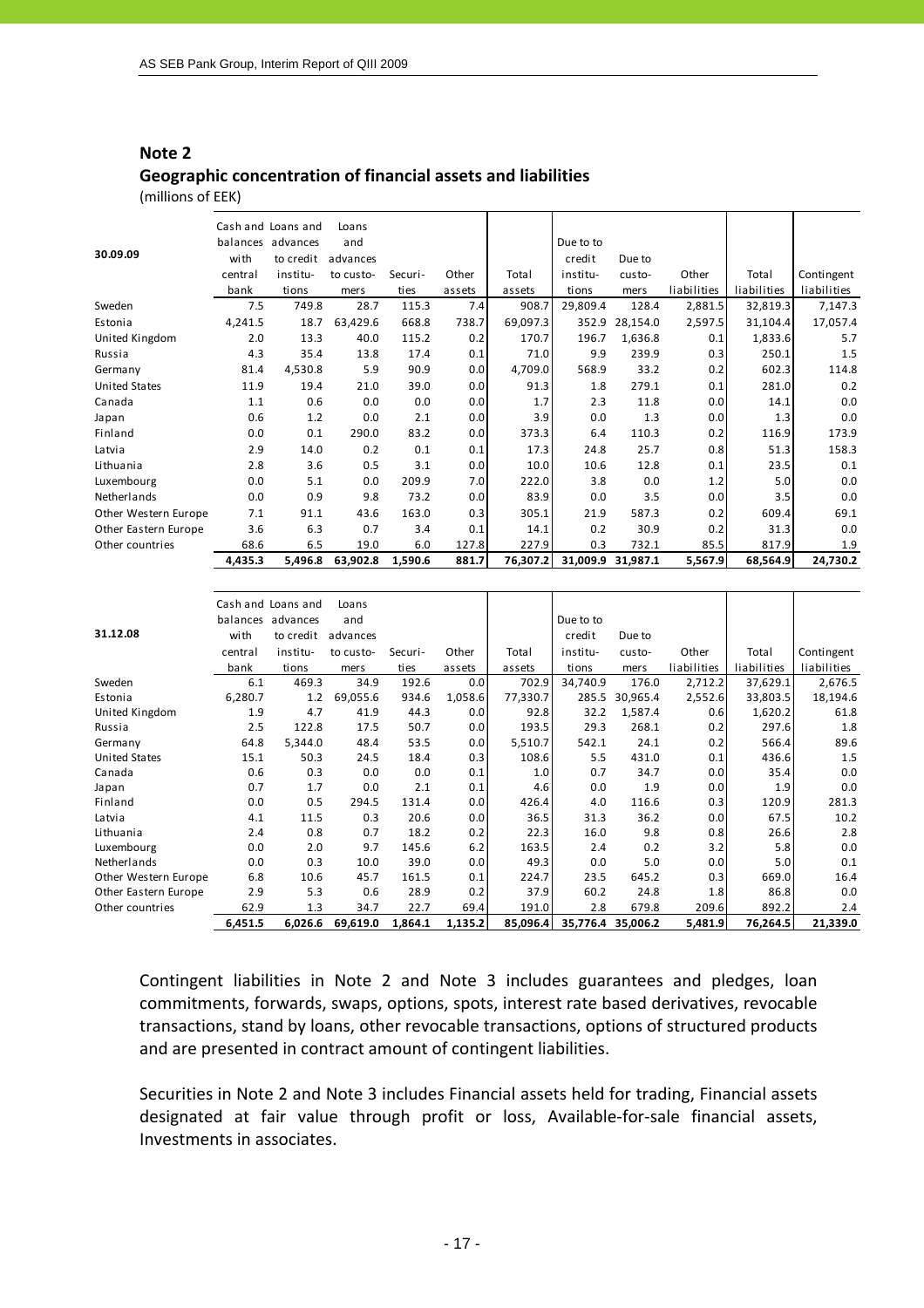|                                              |                                                                                      | In balance sheet  |                                  |  |  |
|----------------------------------------------|--------------------------------------------------------------------------------------|-------------------|----------------------------------|--|--|
| 30.09.09                                     | <b>Cash and loans</b><br>to central bank,<br>credit<br>institutions and<br>customers | <b>Securities</b> | Contingent<br><b>liabilities</b> |  |  |
| Real estate                                  | 11,558.2                                                                             | 614.7             | 2,734.5                          |  |  |
| Finance                                      | 10,031.3                                                                             | 123.6             | 8,512.6                          |  |  |
| Industry                                     | 4,709.0                                                                              | 22.5              | 2,018.8                          |  |  |
| Trading                                      | 4,148.8                                                                              | 21.9              | 1,302.4                          |  |  |
| Transport                                    | 3,167.0                                                                              | 0.0               | 1,878.0                          |  |  |
| Energy, gas and steam plants                 | 2,661.4                                                                              | 0.0               | 1,204.1                          |  |  |
| Government and state defence                 | 1,799.3                                                                              | 1.1               | 489.9                            |  |  |
| Agriculture, fishing, forestry               | 1,736.7                                                                              | 4.7               | 101.4                            |  |  |
| Construction                                 | 1,194.4                                                                              | 20.9              | 1,562.2                          |  |  |
| Hotels, restaurants                          | 929.3                                                                                | 3.8               | 181.1                            |  |  |
| Health services, social work                 | 894.3                                                                                | 1.9               | 89.1                             |  |  |
| Administration and assistance                | 643.7                                                                                | 37.1              | 593.6                            |  |  |
| Art, showbusiness, leisure                   | 545.4                                                                                | 0.1               | 536.0                            |  |  |
| Education                                    | 329.3                                                                                | 0.0               | 80.4                             |  |  |
| Water supply, canalization, waste management | 314.3                                                                                | 0.0               | 308.5                            |  |  |
| Professional, science and technical work     | 278.8                                                                                | 0.0               | 121.6                            |  |  |
| Information and telecommunication            | 264.6                                                                                | 31.6              | 92.9                             |  |  |
| Mining                                       | 142.7                                                                                | 10.1              | 3.2                              |  |  |
| Exterritorial organisations                  | 0.1                                                                                  | 2.0               | 0.4                              |  |  |
| Other government & social services           | 786.5                                                                                | 335.2             | 507.5                            |  |  |
| Individuals                                  | 30,327.9                                                                             | 5.0               | 2,412.0                          |  |  |
| Derivatives                                  | 0.0                                                                                  | 354.4             | 0.0                              |  |  |
| Allowances                                   | $-2,628.1$                                                                           |                   |                                  |  |  |
|                                              | 73,834.9                                                                             | 1,590.6           | 24,730.2                         |  |  |

# **Concentration of financial assets and liabilities by economic sector** (millions of EEK)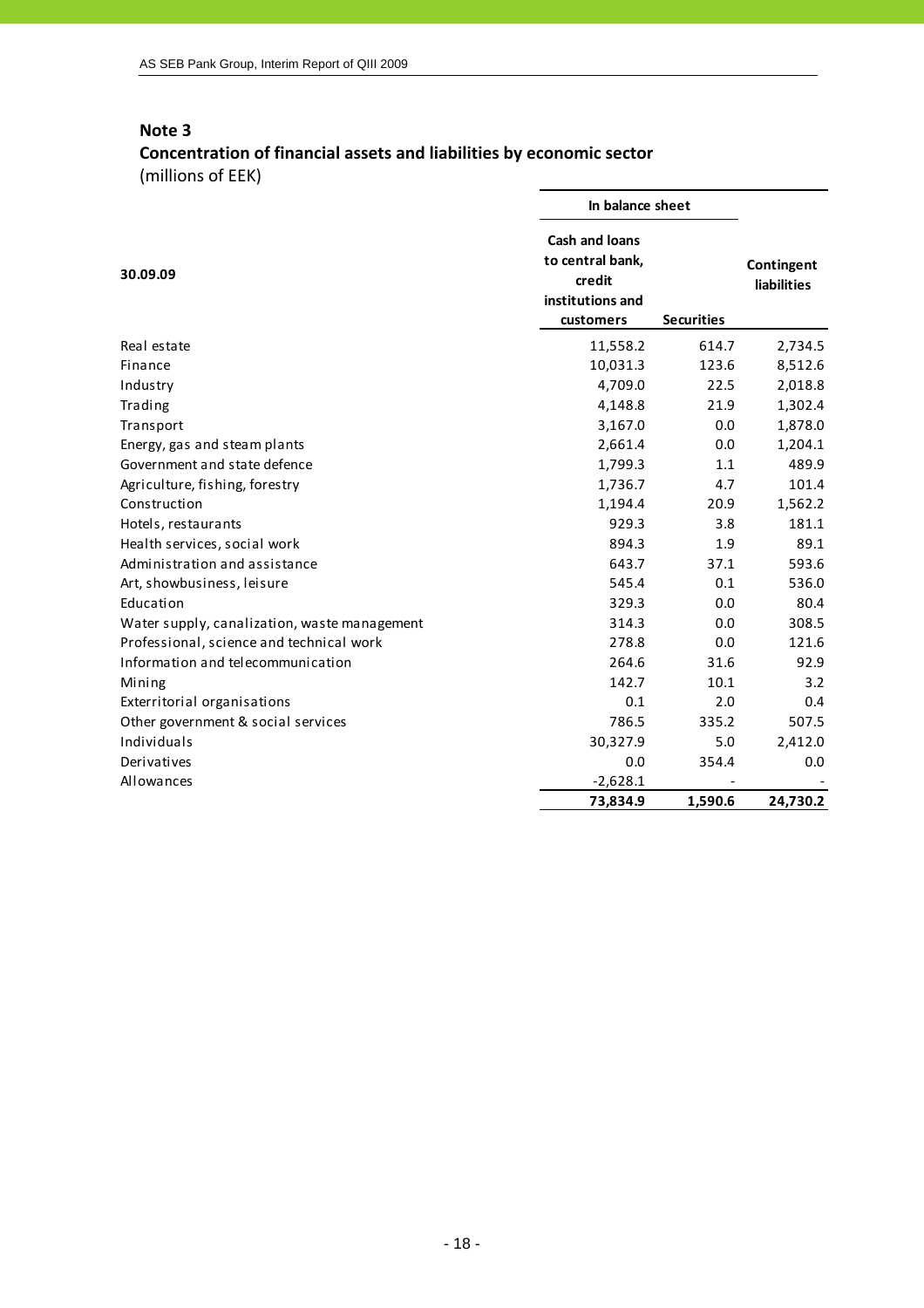|                                              | In balance sheet                                                                     |                   |                                  |
|----------------------------------------------|--------------------------------------------------------------------------------------|-------------------|----------------------------------|
| 31.12.08                                     | <b>Cash and loans</b><br>to central bank,<br>credit<br>institutions and<br>customers | <b>Securities</b> | Contingent<br><b>liabilities</b> |
|                                              |                                                                                      |                   |                                  |
| Finance                                      | 12,496.2                                                                             | 260.5             | 4,979.5                          |
| Real estate                                  | 11,502.3                                                                             | 597.1             | 2,578.1                          |
| Industry                                     | 5,628.6                                                                              | 48.3              | 1,570.9                          |
| Trading                                      | 5,123.6                                                                              | 138.6             | 2,824.3                          |
| Transport                                    | 3,860.1                                                                              | 35.8              | 1,378.8                          |
| Energy, gas and steam plants                 | 2,353.6                                                                              | 0.0               | 1,375.9                          |
| Agriculture, fishing, forestry               | 2,043.7                                                                              | 4.4               | 102.9                            |
| Government and state defence                 | 1,769.2                                                                              | 3.7               | 381.1                            |
| Construction                                 | 1,389.0                                                                              | 47.4              | 1,816.3                          |
| Hotels, restaurants                          | 1,208.8                                                                              | 6.4               | 194.5                            |
| Health services, social work                 | 935.1                                                                                | 12.1              | 110.0                            |
| Administration and assistance                | 840.7                                                                                | 34.9              | 206.3                            |
| Art, showbusiness, leisure                   | 580.7                                                                                | 40.5              | 322.8                            |
| Professional, science and technical work     | 351.2                                                                                | 0.0               | 87.6                             |
| Water supply, canalization, waste management | 339.5                                                                                | 0.0               | 90.2                             |
| Information and telecommunication            | 315.0                                                                                | 41.4              | 106.2                            |
| Education                                    | 286.6                                                                                | 0.0               | 252.5                            |
| Mining                                       | 58.4                                                                                 | 11.6              | 4.6                              |
| Exterritorial organisations                  | 0.1                                                                                  | 2.3               | 0.5                              |
| Other government & social services           | 973.1                                                                                | 192.9             | 63.8                             |
| Individuals                                  | 31,135.5                                                                             | 2.8               | 2,892.2                          |
| Derivatives                                  | 0.0                                                                                  | 383.4             | 0.0                              |
| Allowances                                   | $-1,093.9$                                                                           |                   |                                  |
|                                              | 82,097.1                                                                             | 1,864.1           | 21,339.0                         |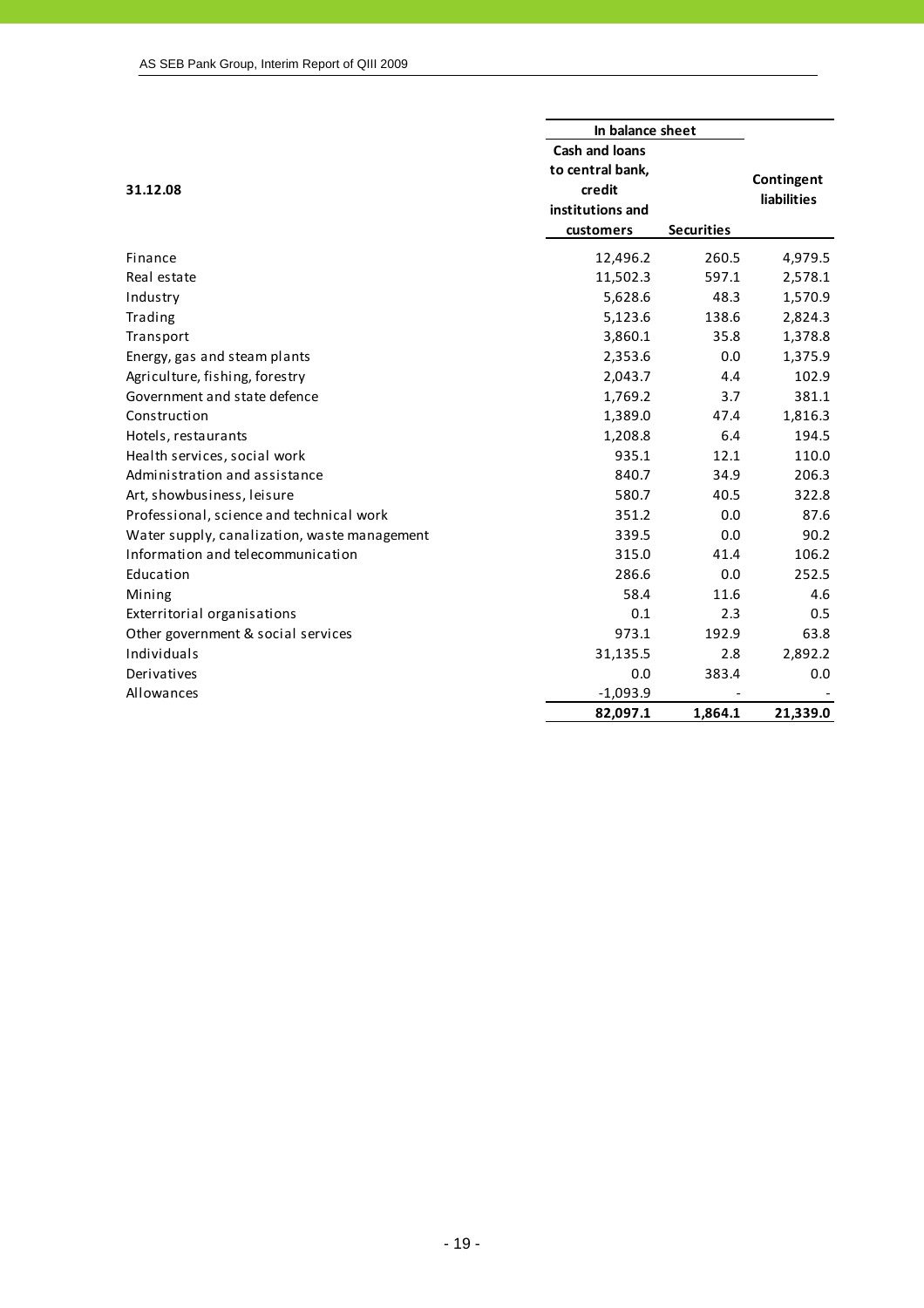# **Overdue**

By overdue maturity (millions of EEK)

|          | $30$    | 30 < 60 | over 60 |         |
|----------|---------|---------|---------|---------|
| 30.09.09 | days    | days    | days    | Total   |
| Loans    | 2,269.2 | 485.5   | 4,236.2 | 6,990.9 |
| Other    | 0.0     | 0.9     | 1.5     | 2.4     |
| Total    | 2,269.2 | 486.4   | 4,237.7 | 6,993.3 |
|          |         |         |         |         |
|          |         |         |         |         |

|              | $30$    | 30 < 60 | over 60       |              |
|--------------|---------|---------|---------------|--------------|
| 31.12.08     | davs    | davs    | davs          | <b>Total</b> |
| Loans        | 2,908.7 |         | 743.8 2,209.0 | 5,861.5      |
| Other        | 0.0     | 0.9     | 1.9           | 2.8          |
| <b>Total</b> | 2,908.7 | 744.7   | 2,210.9       | 5,864.3      |

The tables indicates the balance (brutto) of overdue claims.

### **Note 5**

### **Allowances on loans and advances**

(millions of EEK)

|                                | 30.09.09 | 31.12.08 |
|--------------------------------|----------|----------|
| At January, 1                  | 1093.9   | 345.9    |
| Loan provisions                | 2030.7   | 962      |
| Reversals of provisions        | -489.4   | $-200$   |
| Loans and advances written off | $-6.3$   | $-16.8$  |
| Exchange rate adjustments      | $-0.8$   | 2.8      |
| At September, 30               | 2,628.1  | 1,093.9  |
| Recoveries from write-offs     | 1.8      | 8.2      |

### **Note 6**

### **Interest and similar income**

(millions of EEK) **2009 2008**

|                           | 9 months | QIII  | 9 kuud  | QIII    |
|---------------------------|----------|-------|---------|---------|
| Loans                     | 2.104.0  | 553.7 | 3.004.8 | 1,029.5 |
| Leasing                   | 358.8    | 100.2 | 591.2   | 178.8   |
| Deposits with other banks | 26.0     | 6.4   | 137.2   | 48.8    |
| Fixed income securities   | 15.5     | 2.1   | 6.5     | 2.3     |
|                           | 2.504.3  | 662.4 | 3,739.7 | 1.259.4 |

### **Note 7**

### **Interest expenses and similar charges**

(millions of EEK) **2009 2008**

|                                | 9 months   | QIII     | 9 kuud     | QIII     |
|--------------------------------|------------|----------|------------|----------|
| Credit institutions            | $-748.7$   | -164.9   | $-1,279.5$ | $-424.7$ |
| Time and other saving deposits | $-450.3$   | $-134.0$ | -494.0     | $-167.7$ |
| Demand deposits                | $-209.0$   | $-54.3$  | $-430.9$   | $-129.0$ |
| Subordinated debts             | $-65.0$    | $-14.3$  | $-110.8$   | $-38.2$  |
| Issued bonds                   | $-2.5$     | 0.0      | $-27.1$    | $-7.7$   |
| Loan funds                     | $-4.6$     | $-1.7$   | $-4.2$     | $-1.3$   |
| Other                          | $-0.3$     | $-0.1$   | $-0.2$     | $-0.1$   |
|                                | $-1.480.4$ | $-369.3$ | $-2.346.7$ | $-768.7$ |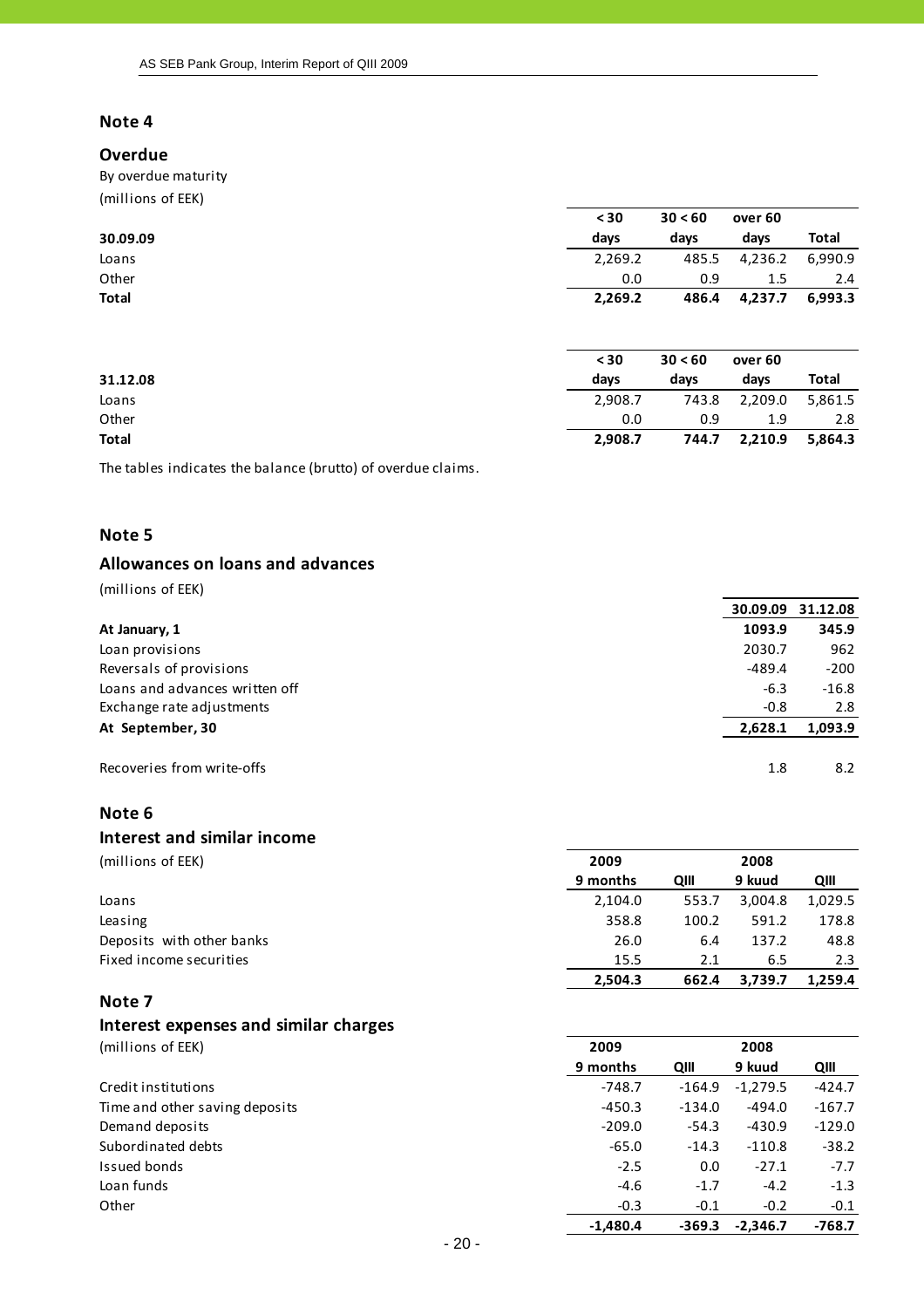### **Fee and commission income**

| (millions of EEK)                             | 2009     |       | 2008   |       |
|-----------------------------------------------|----------|-------|--------|-------|
|                                               | 9 months | QIII  | 9 kuud | QIII  |
| Credit and payment cards                      | 230.2    | 78.4  | 290.5  | 94.5  |
| Securities market services                    | 121.7    | 50.7  | 160.9  | 52.7  |
| Credit contracts*                             | 48.6     | 17.3  | 121.7  | 25.8  |
| <b>Transaction fees</b>                       | 87.1     | 29.7  | 97.7   | 33.4  |
| Non-life insurance brokerage fees             | 30.0     | 9.9   | 35.6   | 11.4  |
| Corporate Finance fees                        | 4.9      | 4.5   | 34.9   | 2.8   |
| Income from leasing agreements (full service) | 27.4     | 8.7   | 34.2   | 10.3  |
| Other                                         | 20.1     | 7.4   | 20.3   | 7.3   |
| Income from electronic channels               | 12.6     | 4.1   | 12.7   | 4.1   |
| Cash handling fees                            | 9.9      | 3.5   | 10.0   | 3.4   |
| Other settlement fees                         | 17.1     | 5.7   | 9.8    | 3.7   |
|                                               | 609.6    | 219.9 | 828.3  | 249.4 |

\*Credit contracts include loan, leasing, letter of credit and guarantee contracts signed with customers, which are short‐ term and do not constitute interest income, but are of administrative nature for arrangement reorganisation of credits.

### **Note 9**

### **Fee and commission expense** (millions of EEK) **2009 2008 9 months QIII 9 kuud QIII** Credit and payment cards **•**92.3 • −32.8 **•**133.7 **•**40.9 Securities market **1990 •14.7** • 5.0 **•** 31.2 **•10.6 •14.7** • 5.0 **•** 31.2 **•**10.6 Expenses to leasing agreements (full service) **•20.8** •20.8 • 6.7 **•26.7** •2.1 Cash collecting fees **•20.5** • 7.0 **•19.7** • 7.0 **•19.7** • 7.0 Transaction fees **12.8 •** 12.8 **•** -12.8 **•** -13.5 **•** -1.4.4 Other ‐11.5 ‐4.3 ‐11.3 ‐3.3 Expenses of electronic channels **Expenses** of electronic channels **19.9 •**3.2 **•**3.2 **•**3.4 **•**2.4 Corporate Finance fees **0.0 1.0 1.0 1.0 1.0 1.0 1.0 1.0 1.0 1.0 1.0 1.0 1.0 1.0 1.0 1.0 1.0 1.0 1.0 1.0 1.0 1.0 1.0 1.0 1.0 1.0 1.0 1.0 1.0 1.0 1.0 1.0 1.0 ‐182.5 ‐62.7 ‐245.4 ‐77.1**

### **Note 10**

### **Impairment losses on loans and advances**

| (millions of EEK)                    | 2009       |            | 2008     |          |
|--------------------------------------|------------|------------|----------|----------|
|                                      | 9 months   | QIII       | 9 kuud   | QIII     |
| Allowances for advances to customers | $-1.546.1$ | $-844.6$   | $-638.2$ | $-24.2$  |
| new loan allowances                  | $-2,037.3$ | $-1,201.9$ | $-918.8$ | $-160.4$ |
| recoveries from write-offs           | 1.8        | 0.3        | 6.6      | 4.0      |
| reversals of allowances              | 489.4      | 357.0      | 274.0    | 132.2    |
| Assets held for sale                 | $-31.3$    | $-9.9$     | $-1.0$   | $-1.2$   |
| reappraisal                          | $-25.5$    | $-9.5$     | $-2.9$   | $-1.7$   |
| realized gains / losses              | $-5.8$     | $-0.4$     | 1.9      | 0.5      |
|                                      | $-1.577.4$ | $-854.5$   | $-639.2$ | $-25.4$  |